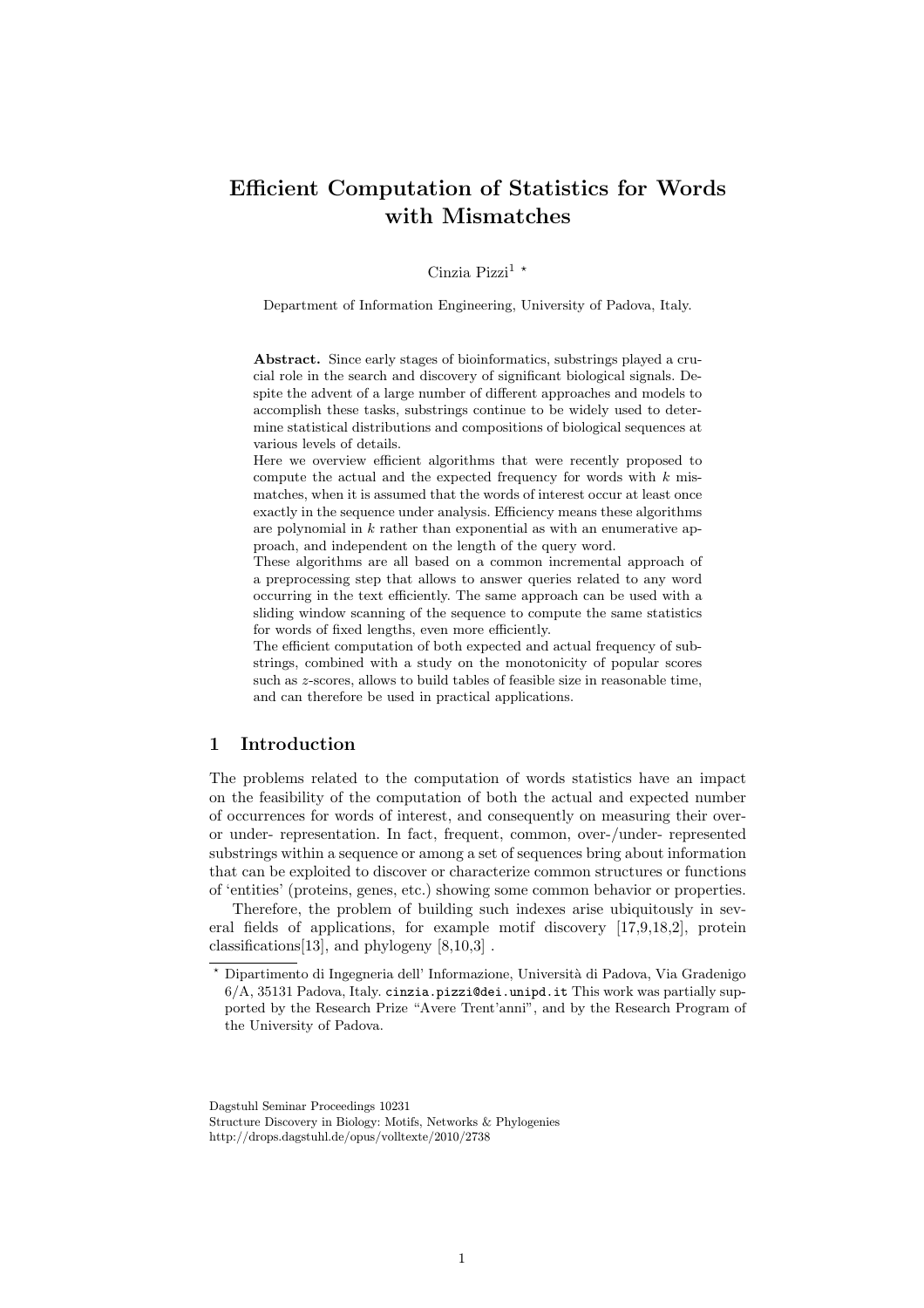Functional and structural similarities among sequences can be posed in evidence by extracting significant patterns called motifs. From a biological point of view a motif can be defined as a signal that is responsible for functional or structural characterization, and shared among a set of biological related sequences. From the point of view of Computer Science a motif is a string defined over a given alphabet. In Bioinformatics and Computational Biology applications the choice of the alphabet depends upon the specific context (proteins, DNA, RNA). However, besides the standard symbols used to represent amino or nucleic acids, additional symbols can be used to relax the structure of the pattern and better describe biological objects of given functional or structural properties. In some cases, deterministic patterns, do not have enough expressive power to describe the specificity of the contributions of each symbol in any position of the site. Statistical matrices or graph-based models might offer a better framework in these cases. Several options have been considered during the past decades to model signals in biosequences, and to take into account for this intrinsic variability. Some of these models of choice are listed in Table 1.



Table 1. Various choices to model motifs in biological sequences. Starting from solid words the level of sensibility increases (allowing for variations), but the level of specificity consequently decreases, thus making more difficult the process of detection of the signal.

The choice of an appropriate model to describe motifs is a trade-off between the expressiveness of the model in describing particular biological properties and the efficiency of the algorithms that can be applied when that model is chosen.

Moreover, it is customary to partition the approaches to the problem of extracting unusually frequent or rare patterns from observed sequences into two main classes [7].

In the first class, the sample string is tested for occurrences of each and every motif in a family of a priori generated, abstract models (for example, [11]). This is methodologically sound but may pose severe computational burdens. The second class of approaches assumes that the search may be limited to substrings in the sample or to some more or less controlled neighborhood of those substrings (for example [12]). This may be less firm methodologically but brings about time and space savings.

Here we focus our attention on algorithms to compute statistics for words (i.e. substrings) with exactly or at most  $k$  mismatches that have extended the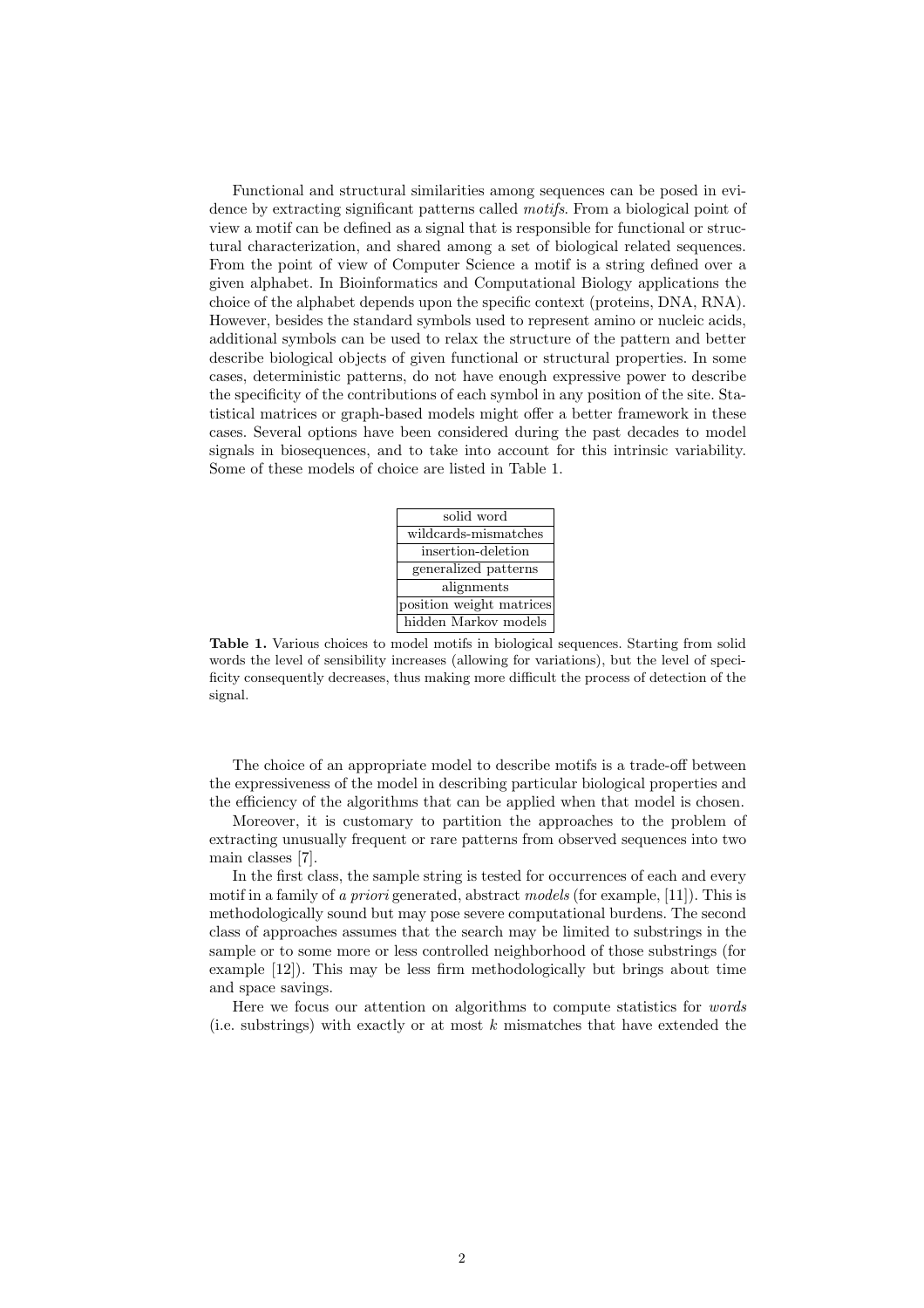efficient framework for motif discovery, previously developed for solid words [2], to words with mismatches, under the assumption that the motifs occurs at least once exactly in the input sequence.

These studied were motivated by the observation that many biological studies, as those previously cited, are moving towards genomic size analysis. For this kind of analysis alignment-based techniques might be not feasible, and approaches based on composition analysis can be an alternative solution. However, this analysis still rely on the analysis of the frequency of solid words, and it is limited to short lengths  $m$  because of the exponential growth of the search space, which is proportional to  $|\mathcal{L}|^m$ . Words with mismatches could be used for the same kind of analysis, allowing to examining longer words and including some variability. However, under these settings the intrinsic complexity of enumerative approaches would limit even more the lengths of words that could be examined. Thus the need of efficient incremental algorithms and compact approaches that will be described in the following sections.

In this paper we review some advanced techniques that were recently developed to efficiently compute both the expected number of occurrences (under different settings of the background distribution) and the actual number of occurrences for words with mismatches.

Sec.2 and Sec.3 describe, respectively, the algorithms for computing the expected frequency of words with mismatches under i.i.d. [4] and Markov chain distribution [16]. These algorithms are all based on a common incremental approach in a preprocessing step that allows to answer queries related to any word occurring in the text efficiently. The same approach can be used for scanning the input sequence with a sliding window to compute the statistics for words of fixed lengths, even more efficiently.

Sec.4 describes the adaptation of the latter technique to count the actual number of occurrences with mismatches [15].

In Sec.5 we will give an unified view of the algorithms that were previously discussed, and we will briefly sketch how these indexes can be used for compact pattern discovery, reducing considerably the size of the output.

We conclude with some considerations and open problems.

# 2 Computing the Expectation under i.i.d. hypothesis

We use capital letters to denote random strings and variables. In particular,  $X =$  $X_1X_2X_3...X_n$  denotes a random text string produced by a source which emits symbols from  $\Sigma$ . Under i.i.d. assumptions the  $X_i$  are emitted independently and according to a given distribution  $P: \Sigma \to [0,1], \sum_{s \in \Sigma} p_s = 1$ .

For an observed pattern  $y = y_1y_2...y_m$ , the expected probability of y is calculated as follows. Let  $Z_i$  be an indicator variable such that:

$$
Z_i = \begin{cases} 1 & \text{if } y \text{ occurs in } X \text{ starting at position } i \\ 0 & \text{otherwise} \end{cases}
$$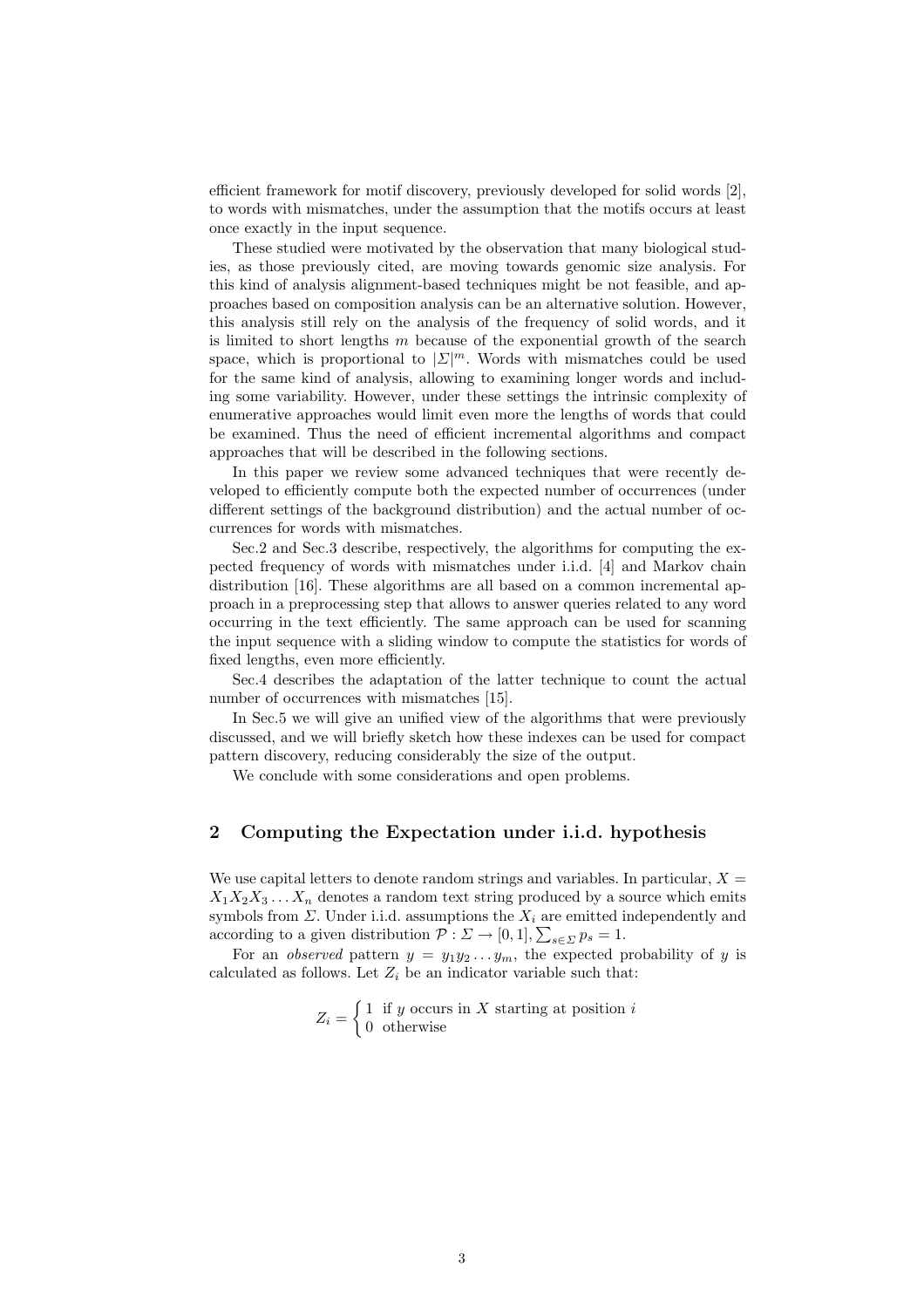The random variable  $Z = \sum_{i=1}^{n-m+1} Z_i$  gives the number of occurrences of y in X. The expected number of occurrence of y is  $E[Z|y]$ . To compute this value one first need to compute the expected probability of  $y$  to occur at position  $i$ :

$$
E[Z_i|y] = P[X_i = y_1, X_{i+1} = y_2, \dots, X_{i+m-1} = y_m]
$$

Because of independency:

.

.

$$
E[Z_i|y] = P[X_i = y_1]P[X_{i+1} = y_2] \cdots P[X_{i+m-1} = y_m]
$$

Because of identically distribution, the probability of one symbol to occur at some positions does not depend upon the position, but just to the probability assigned to the symbol by the given distribution. Hence:

$$
E[Z_i|y] = p_{y_1}p_{y_2}\dots p_{y_m}
$$

As a consequence, the expected number of occurrences of  $y$  in  $X$  is:

$$
E[Z|y] = E\left[\sum_{i=1}^{n-m+1} Z_i|y\right] = \sum_{i=1}^{n-m+1} E[Z_i|y] = (n-m+1)E[Z_i|y]
$$

In the following, and whenever this causes no confusion, we will use  $E[y]$  as shorthand for  $E[Z|y]$  and  $P(y)$  for  $E[Z_i|y]$ . Moreover, for a given string  $x =$  $x_1x_2...x_n$  we will indicate with  $x[i, j]$  the substring  $x_i...x_j$ .

# 2.1 Expectation of solid words

A solid word is a model in which only an exact match would give an occurrence of the word in the input sequence. Let  $\mathcal{L}(y)$  be the set of occurrences of a string  $y$  in  $x$ . We have:

$$
\mathcal{L}(y) = \{i : x[i, i + |y| - 1] = y\}
$$

Problem 1: Given an input text x, generated under i.i.d hypothesis from a distribution  $P$ , and two indexes b and  $e$ , compute the expected number of occurrences of the substring  $x[b, e]$  in x.

Note that a naive approach to solve *Problem 1* requires  $O(m)$  time, where  $m = b - e + 1$ , by a simple multiplication of the probabilities of the symbols. However, applying such an algorithm to the construction of an index can be prohibitive for large  $n$ . Suppose one wants to index all the substring of  $x$ . In this case the complexity using this approach is  $O(n^3)$ .

An alternative approach that can be used to efficiently compute indexes is presented, among other related results, in [2], and described below.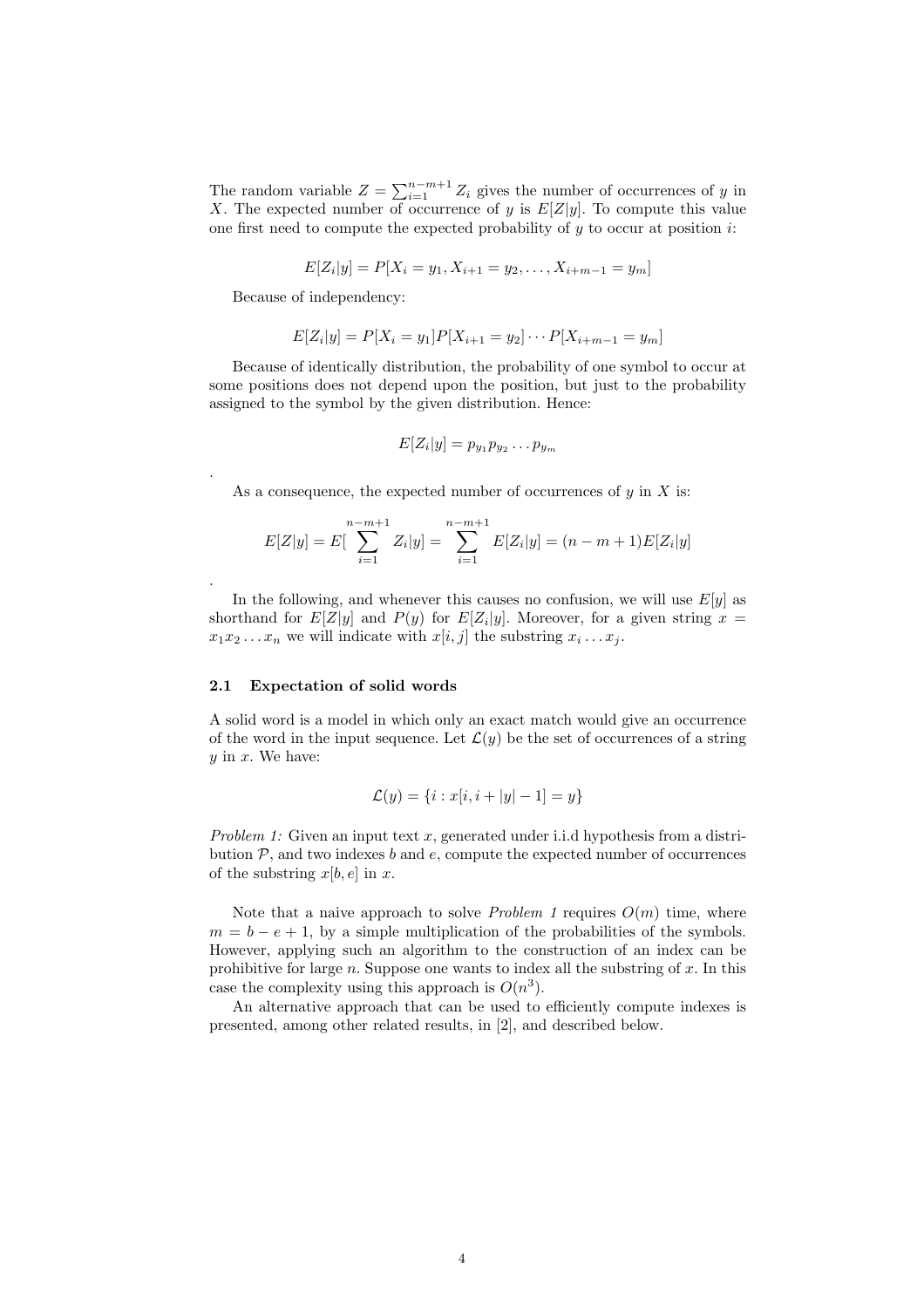Consider an array A of size n. Each location  $A[j]$  stores the probability of Consider an array A or size *n*: Each location  $A[j]$  stores the probability of the prefix of x of length j, namely  $P(x[1,j]) = \prod_{i=1}^{j} p_{x_i}$ . This array can be filled in linear time in *n*, by posing  $A[1] = p_{x_1}$ , and  $A[i] = A[i-1]p_{y_i}$  for  $i = 2...n$ .

Given the array A and the indexes b and e the probability of  $x[b, e]$  is given by  $\frac{A[e]}{A[b-1]}$ . In fact:

$$
\frac{A[e]}{A[b-1]} = \frac{p_{x_1} \dots p_{x_{b-1}} p_{x_b} \dots p_{x_e}}{p_{x_1} \dots p_{x_{b-1}}} = p_{x_b} \dots p_{x_e} = P(x[b, e])
$$

This algorithm solves *Problem 1* in constant time after  $O(n)$  time and space pre-processing. Using such algorithm to build an index for all the substrings of a string thus requires overall  $O(n^2)$  time and space. Nevertheless, with the help of appropriate data structures and exploiting properties of monotonicity (see also Sec.5), the overall time and space needed to store over-represented solid words can be reduced to  $O(n)$  without loss of information.

### 2.2 Expectation of words with  $k$  mismatches

When mismatches are introduced there is a new parameter to consider, their number, an integer  $0 \leq k \leq m$  (the case  $k = 0$  corresponds to solid words).

Throughout the rest of the discussion, a *motif* is a pair  $(y, k)$  where y is a substring of  $x$ , and  $k$  is the number of allowed mismatches for the occurrences of y in x. For shorthand we use the notation  $y_{(k)}$  for  $(y, k)$ . We can devise two frameworks characterizing the set of occurrences of  $(y, k)$ :

- 1. Exactly k mismatches:  $\mathcal{L}_E(y_{(k)}) = \{i : d(x[i \dots x_{i+m-1}], y) = k\}$
- 2. Up to k mismatches:  $\mathcal{L}_U(y_{(k)}) = \{i : d(x[i \dots x_{i+m-1}], y) \le k\}$

where  $d(\cdot, \cdot)$  is the Hamming distance between the two strings taken as arguments. Thus,  $y_{(k)}$  identifies a family of strings over  $\Sigma$ , whereas the same string belongs to more than one family.

*Problem 2:* Given an input text x, generated under i.i.d hypothesis from a distribution  $P$ , and two indexes  $b$  and  $e$ , defining the beginning and end of a word  $y = x[b, e]$  in the input sequence, compute the expected probability of  $y_{(k)}$  to occur in x.

A naive approach. A naive approach to the computation of the expected number of occurrences of  $y_{(k)}$  consists in the following steps:

- 1. generate the set of strings S that belong to  $y_{(k)}$
- 2. compute the expected number of occurrences  $E[Z|s] = \prod_{j=0}^{m} p_{s_i}$ , where  $s =$  $s_1 \ldots s_m$ , for each  $s \in S$
- 3. sum all the contributions computed at the previous step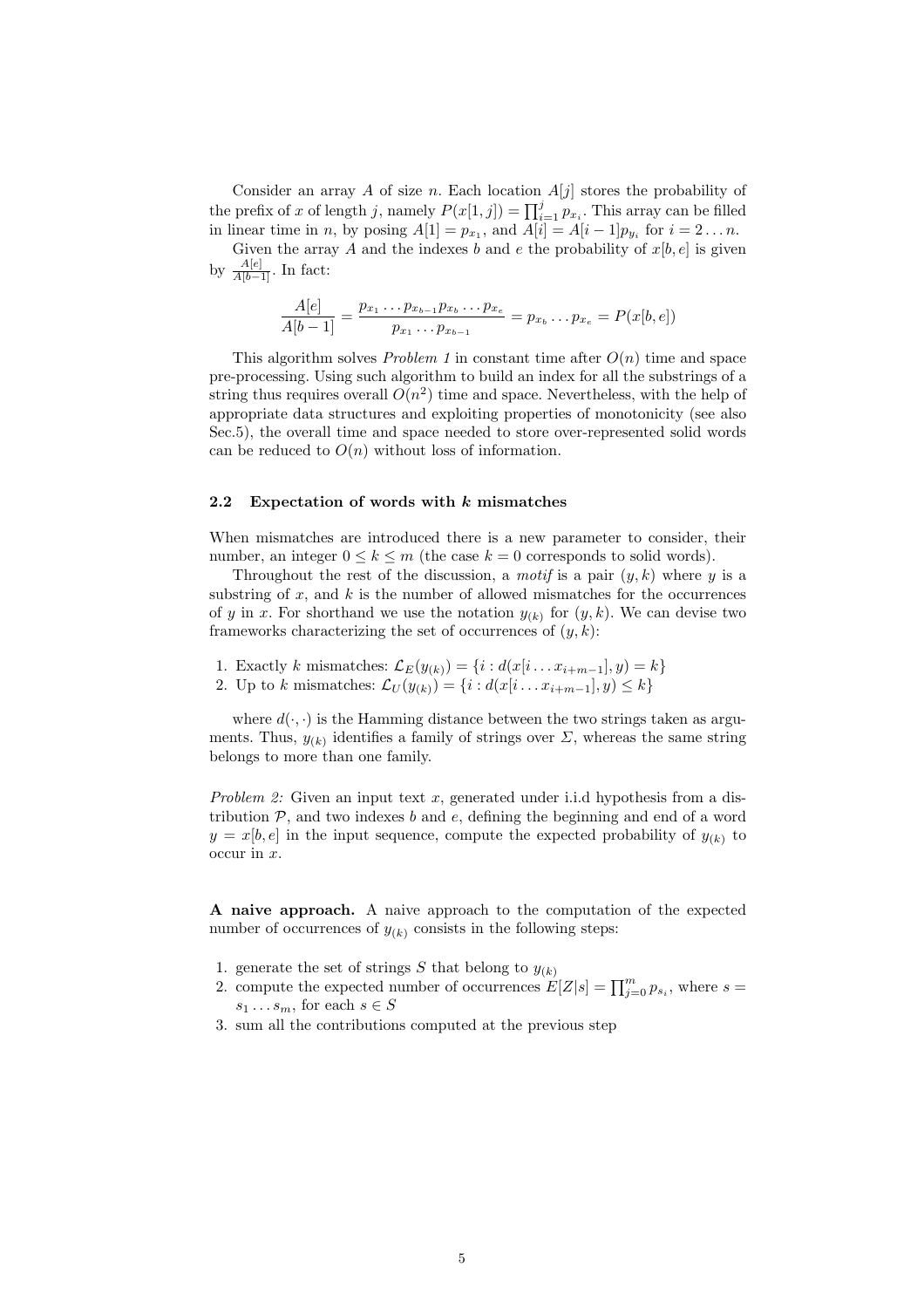In case of exactly k mismatches the set S has size  $\binom{m}{L}$ k  $\mathbf{r}$  $|\Sigma|^k$ , whereas for at most k mismatches the size is  $\sum_{i=0}^{k} \binom{m}{i}$ i  $\mathbf{r}$  $|\Sigma|^i$ .

Step 2) requires  $m$  operations for each of the strings in  $S$ . The overall complexity is therefore exponential in the number of mismatches.

The Correction Factor. A less expensive, incremental approach can be built on the notion of correction factor [4]. The symbol correction factor  $f_s$  is the quantity by which one need to multiply  $E[y]$  (or, equally,  $P(y)$ ) in order to take into account of a mismatch in correspondence of a symbol  $s \in \Sigma$  occurring in y.

Example 1. As an example, consider the pattern  $y = abaccaa$  on  $\Sigma =$  ${a, b, c}$ , we have  $P(y) = p_a p_b p_a p_c p_c p_a p_a$ . A mutation in the first position would change  $y$  into  $bbaccaa$  or  $cbaccaa$ , with associated probability:  $p_b p_b p_a p_c p_c p_a p_a + p_c p_b p_a p_c p_c p_a p_a = \frac{p_b}{p_a} p_a p_b p_b p_b p_a p_a + \frac{p_c}{p_a} p_a p_b p_b p_b p_a p_a =$  $\frac{p_b+p_c}{p_a}p_ap_bp_ap_ap_bp_ap_a = \frac{p_b+p_c}{p_a}P(y).$ 

The value  $\frac{p_b+p_c}{p_a}$  is the symbol correction factor for the symbol a.

**Definition 1.** (Symbol Correction Factor) Given an alphabet  $\Sigma$ , and an associated probability distribution  $P$  for its symbols, the symbol correction factor for  $s \in \Sigma$  is:  $\overline{\phantom{a}}$ 

$$
f_s = \sum_{s' \in \Sigma \setminus \{s\}} p_{s'}/p_s
$$

In a general framework, where not just one, but (exactly)  $k$  mismatches occur, all the possible distribution of the  $k$  mismatches along the string  $y$  must be considered.

**Definition 2.** (Word Correction Factor) Given an alphabet  $\Sigma$  and an associated probability distribution  $P$  for its symbols, the word correction factor  $C_k(y)$  for a string y is the quantity by which we need to multiply the expected probability  $P(y)$  to obtain  $P_k(y)$ , i.e. the expected number of occurrence of y when exactly k mismatches occur:

$$
P_k(y) = C_k(y)P(y)
$$

The problem of computing the expected probability of  $P_k(y)$  is then moved to the problem of computing its correction factor when exactly or at most  $k$ mismatches occur. In the following discussion we will use  $C_k(y)$  to indicate the correction factor when exactly k mismatches occur, and  $\overline{C}_k(y)$  to indicate the case when at most k mismatches occur. In should be noted that  $\overline{C}_k(y) = \sum_{i=0}^k C_i(y)$ , hence an efficient computation of  $C_k(y)$  leads to an efficient computation of  $\bar{C}_k(y)$ .

By using the correction factor, we reduce the term  $|\mathcal{L}|^k$ , to just k. Similarly, the number of comparisons are reduced from  $m$  to  $k$ . The time to compute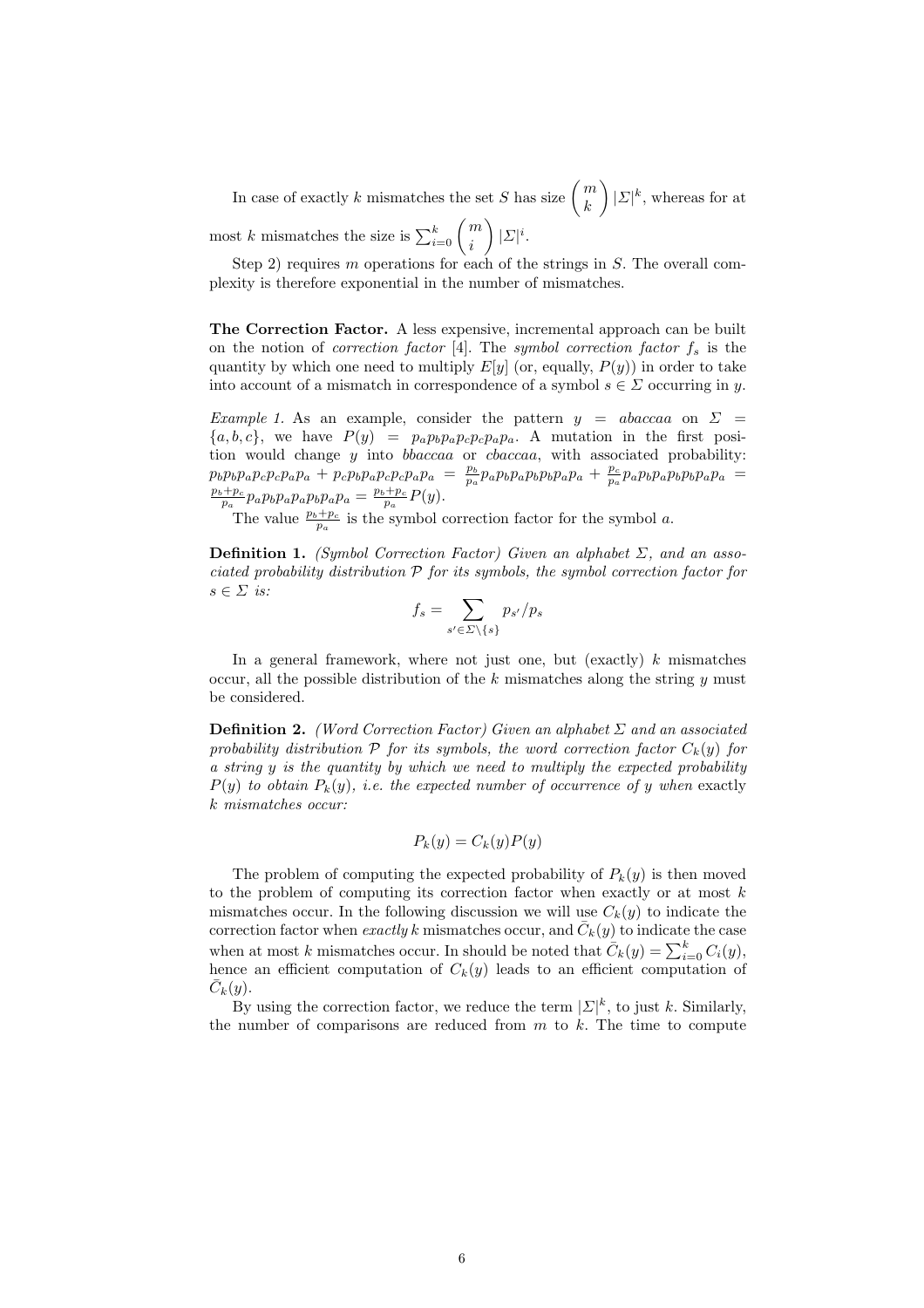the symbol correction factors is just  $O(\Sigma)$ . However, the dominant term in the complexity due to the binomial coefficient remains.

Besides being expensive, the naive approach does not lends itself to iterated computations where, e.g., the probabilities of occurrences with (up to)  $k$ mismatches of all substrings of x are seek for. The approach presented in  $[4]$ achieves this in  $O(k^2)$  per iteration, hence in  $O(k^2n^2)$  for indexing all the words, or  $O(k<sup>2</sup>n)$  for indexing all the words of a given fixed length. It requires an  $O(kn)$ time pre-processing of  $x$ , which is described next.

### 2.3  $O(kn)$  input sequence pre-processing

The preprocessing for solid words builds an array that stores the probability of each prefix of the string. To store a similar information for words with mismatches a table T of size  $k \times n$  is needed. The cell  $T[i, j]$  stores the correction factor for having exactly i mismatches in the prefix of length  $j$  of x. Clearly,  $T[0, j] = 1, \forall j$ ; and  $T[i, j] = 0, \forall i > j$ . This table can be built in  $O(kn)$  time with a dynamic programming approach. In fact, to have  $i$  mismatches in the prefix of length  $j$ , either we have 1) i mismatches in the previous prefix, and a match at position j; or 2)  $i-1$  mismatches in the previous prefix, and a mismatch at position  $i$ :

$$
T[i,j] = T[i,j-1] + T[i-1,j-1]f_{x_j}, \forall j > i > 0
$$

In summary, with  $f_{x_j}$  the correction factor of  $x_j$ , the following holds:

$$
T[i][j] = \begin{cases} 1 & \text{if } i = 0 \text{ and } \forall j \\ 0 & \text{if } i \neq 0 \text{ and } j < i \\ f_{x_1} & \text{if } i = j = 1 \\ T[i][j-1] + T[i-1][j-1]f_{x_j} & \text{if } i > 0 \text{ and } j > i \end{cases}
$$

This formula can be used also to directly compute the expected probability of  $y = x[b, e]$  with an incremental approach. It suffices to build table T on y in  $O(km)$  time. The space required is just  $O(m)$  since T can be computed row by row and to compute row  $i$  only the previous one is necessary at every step. Finally,  $T[k, m]$  stores the expected probability of  $y_{(k)}$ . However, since this approach depends on the length  $m$  of the pattern, it would not be efficient to compute indexes for a subset, or for all, the words in  $x$ .

Before giving a formal description of the methodology used to compute  $C_k(y)$ from T, we show here an example to give a flavor of the overall idea behind this approach. We use the uniform distribution to give results that can be easily verified, but the approach is not at all limited to this particular distribution.

*Example 2.* Consider the uniform distribution, we have 
$$
T[i, j] = {j \choose i} f^i
$$
.

Table 2 shows the content of T for the string abaccaa (in this particular case any string of length 7 will have the same  $T$ ). Let us now compute the correction factor for  $x[3, 5]$  with  $i = 1, 2, 3$  mismatches (we fill T up to row m, just to show its content, but we could have stop at 3 for this example).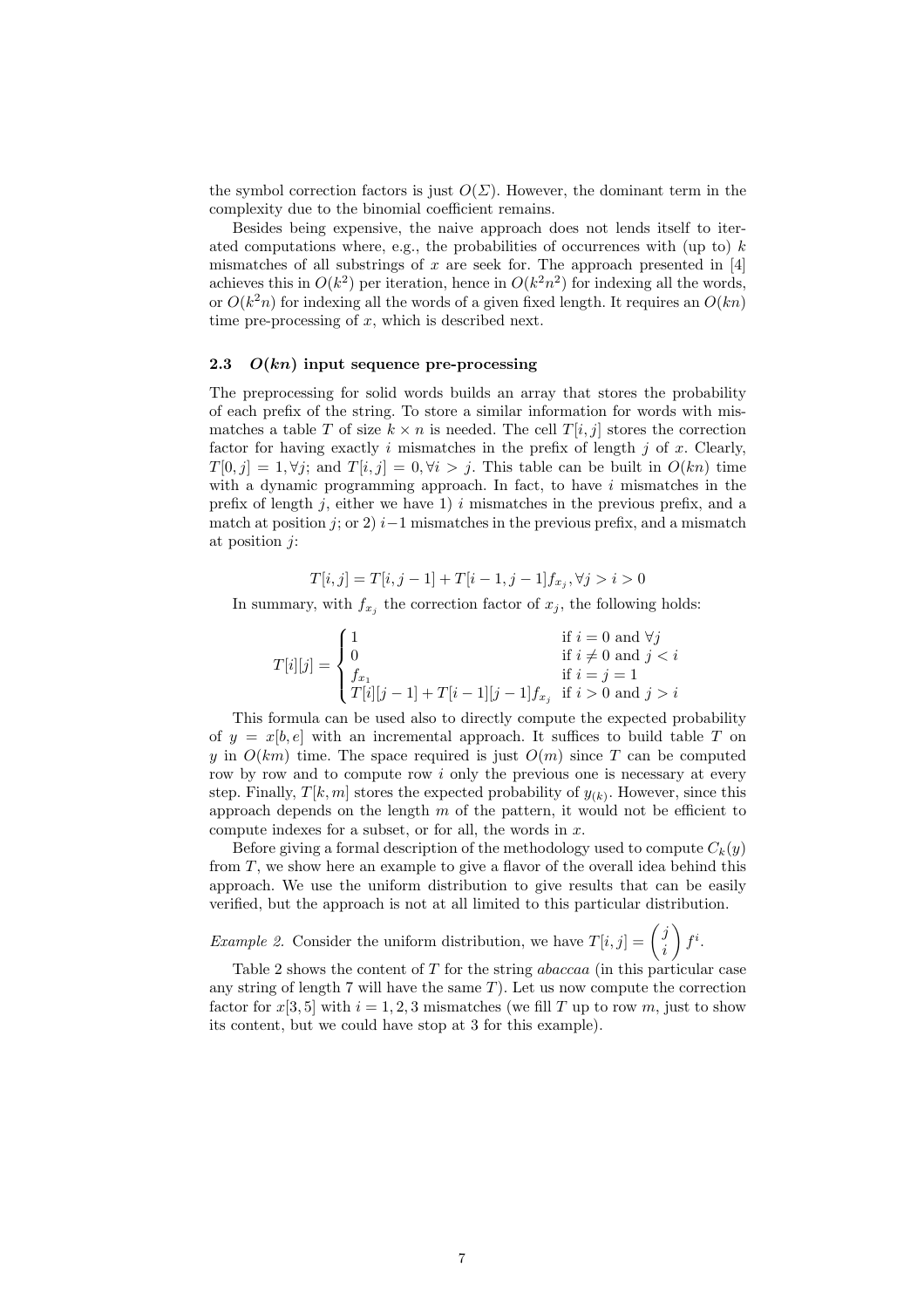The cell  $T[1, 5]$  stores the correction factor for having 1 mismatch from position 1 to position 5 in  $x$ . To get rid of the contribution of the mismatches occurring until position 2, we need to subtract  $T[1, 2]$ :

$$
C_1(3,5) = T[1,5] - T[1,2] = 3f
$$

The cell  $T[2, 5]$  stores the correction factor for having 2 mismatch from position 1 to position 5 in  $x$ . In this case we need to get rid of two contributions: i) having 2 mismatches before position 3 (that is  $T[2, 2]$ ), and ii) having 1 mismatch before position 3  $(T[1,2])$  and 1 mismatch between positions 3 and 5 (which is  $C_1(3,5)$  ):

$$
C_2(3,5) = T[2,5] - T[2,2] - T[1,2]C_1(3,5) = 3f^2
$$

For  $k = 3$  mismatches we start from  $T[3, 5]$  and subtract the contribution of the 3 combinations of mismatches we are not interested in: 3 mismatches before position 3, 2 mismatches before position 3 and 1 within the substring, 1 mismatch before position 3 and 2 within the substring. All the terms are available:

$$
C_3(3,5) = T[3,5] - T[3,2] - T[2,2]C_1(3,5) - T[1,2]C_2(3,5) = f^3
$$

| $\it i$        | a   | b               | $\boldsymbol{a}$ | c             | $\overline{c}$           | $\boldsymbol{a}$ | $\boldsymbol{a}$ |
|----------------|-----|-----------------|------------------|---------------|--------------------------|------------------|------------------|
| $\overline{0}$ |     |                 | 1                | 1             |                          |                  |                  |
|                |     | 1 f 2f          | 3f               | 4f            | 5f                       | 6f               | 7 f              |
|                |     | $2\sqrt{0/f^2}$ |                  |               | $ 3f^2 6f^2 10f^2 15f^2$ |                  | $21f^2$          |
| 3 0            |     | $\overline{0}$  | $\int_0^3$       | $4f^3$        | $\boxed{10f^3 20f^3}$    |                  | $35f^3$          |
| 4 0            |     | 0               | $\ddot{0}$       | $\tilde{f}^4$ | $5f^4$                   | $15f^4$          | $35f^4$          |
| 5 0            |     | 0               | 0                | 0             | $\overline{f}^5$         | $6f^5$           | $21f^5$          |
| 6 <sup>1</sup> | 0   | 0               | 0                | 0             | $\overline{0}$           |                  | $7f^5$           |
|                | 7 0 |                 | 0                | 0             | 0                        | 0                |                  |

**Table 2.** Table T computed for  $x = abaccaa$  and  $k = 7$  under the uniform distribution.

Processing. Since the indexes play a crucial role in the definition of the formulas, to avoid clutter in the notation, we will use  $C_k(b, e)$  to indicate  $C_k(x[b, e])$ .

Let then  $C_k(b, e)$  be the correction factor for  $y = x[b, e]: P_k(y) =$  $C_k(b, e)P(y)$ . We have:

$$
C_k(b, e) = \begin{cases} 1 & \text{if } k = 0\\ 0 & \text{if } k > e - b + 1\\ T[k][e] - \sum_{i=0}^k T[k-i][b-1]C_i(b, e) & \text{if } 0 < k \le m \end{cases}
$$

The first two conditions are obvious. The last formula can be explained with the help of Fig.1.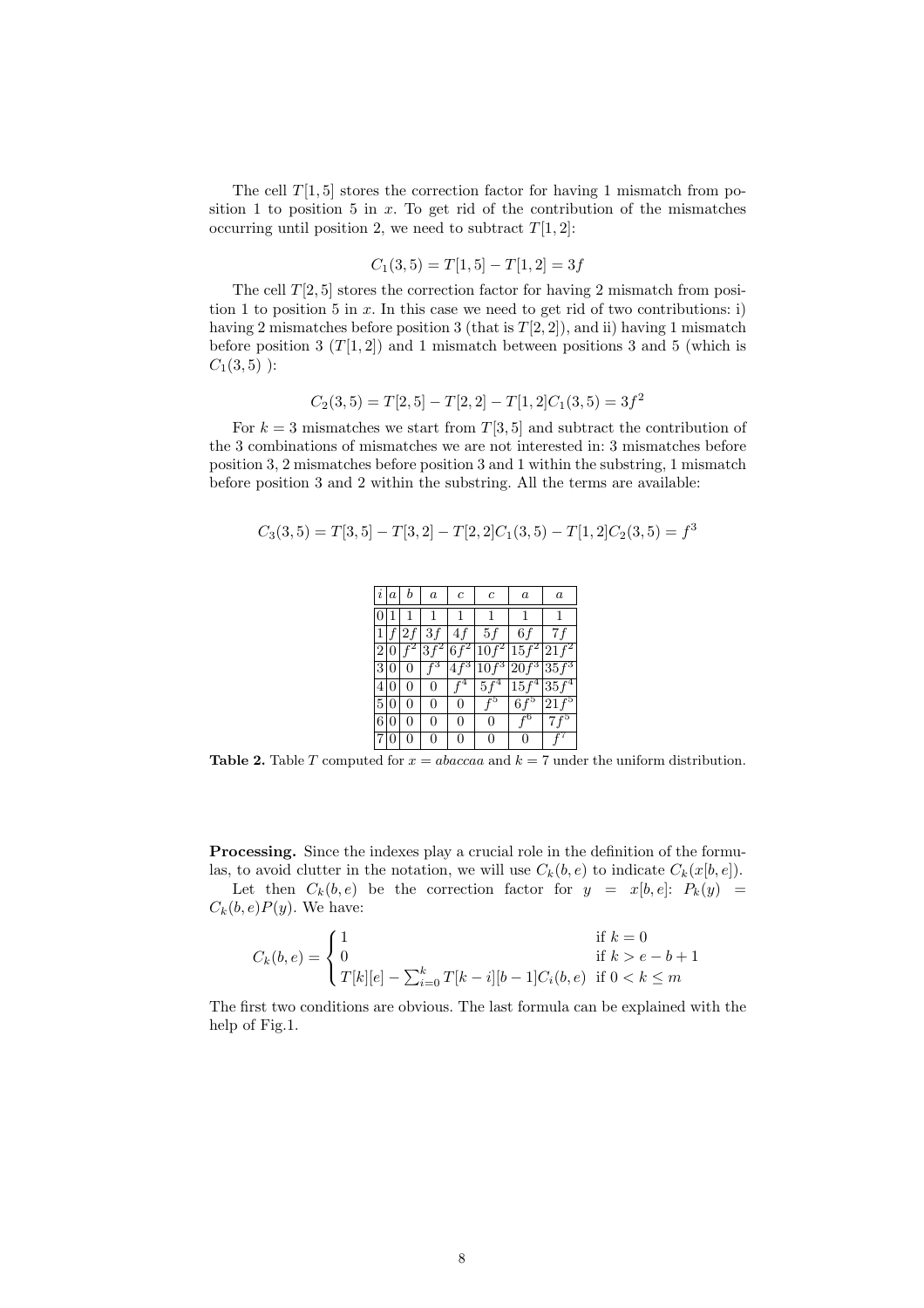

Fig. 1. Distribution of  $k$  mismatches.

Given b and e the input string x can be divided in three parts:  $x[1, b-1]$ ,  $x[b, e], x[e + 1, n]$ . The last part is of no interest for the computation, so let us concentrate on the first two.  $T[k, e]$  holds the correction factor for the prefix of  $x[1, e]$  with exactly k mismatches. Since this prefix is divided in two parts, the value of  $T[k, e]$  can be seen as given by the sum of the correction factors of all possible partitioning of the  $k$  mismatches along these two parts. These are exactly k: i mismatches in  $x[b, e]$  and  $k - i$  in  $x[1, b - 1]$ , for  $i = 0...k$ :

$$
T[k, e] = \sum_{i=0}^{k} T[k - i, b - 1]C_i(b, e)
$$

From this formula one can extrapolate:

$$
C_k(b, e) = T[k, e] - \sum_{i=0}^{k-1} T[k - i, b - 1]C_i(b, e)
$$

that is the the correction factor for  $x[b, e]$  when exactly k mismatches occur (the right side should be divided by  $T[0, b-1]$ , but this is equal to 1, so it can be simplified). Here follows a pseudo code for the algorithm:

The algorithm takes time quadratic in  $k$ . In fact, line 7 requires constant time since all the terms are available at any step of the iteration. The complexity is then given by the two nested cycles:  $O(k^2)$ .

In conclusion, after  $O(kn)$  time and space pre-processing of the text, it is possible to obtain in  $O(k^2)$  time, from given initial and final position of any substring of the text, the correction factor for that substring. Combined with probabilities and length, this also yields the desired probability and expected frequency with mismatches for that substring, at no extra cost.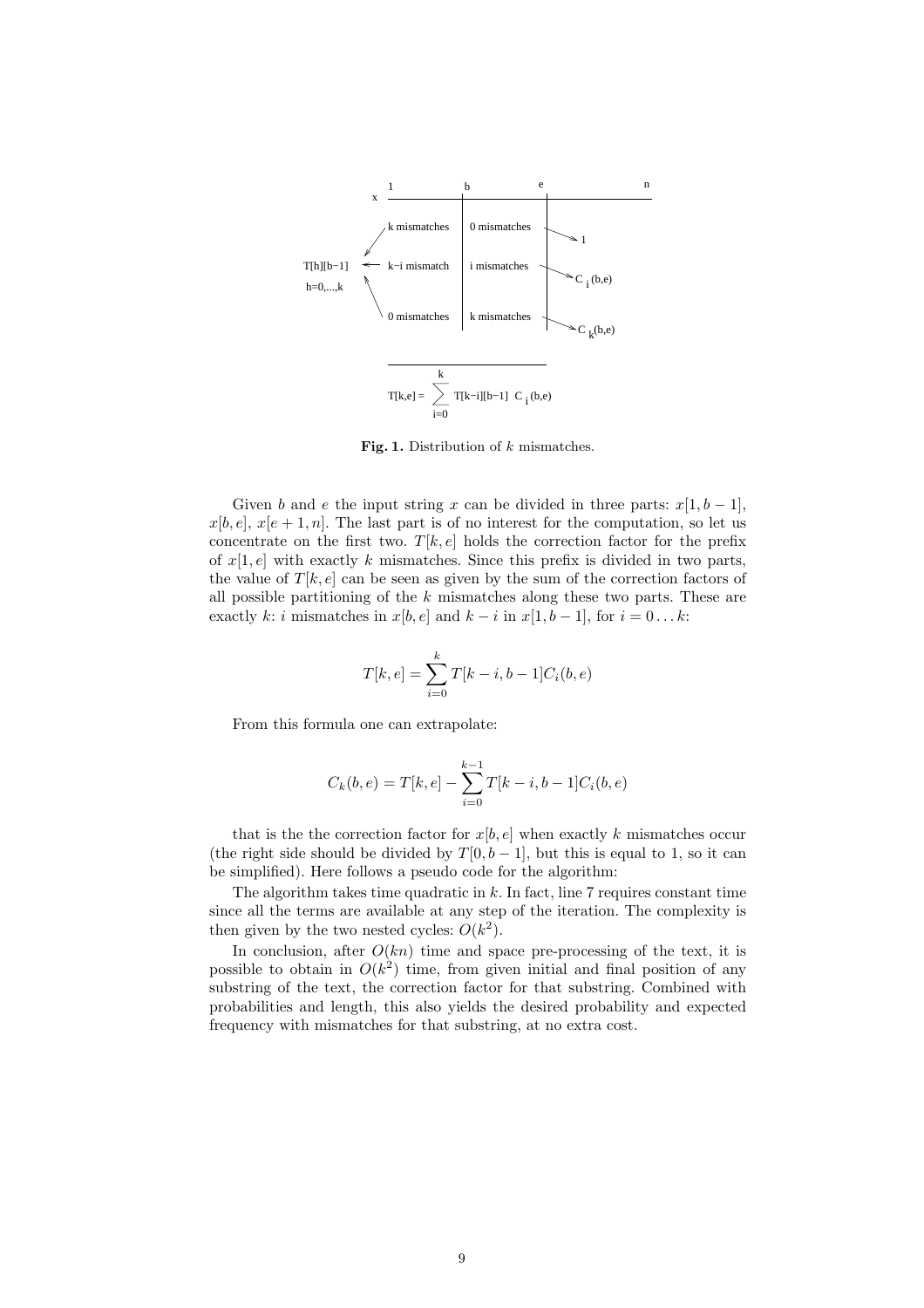CORRECTION\_FACTOR $(b, e)$ 1 int  $C[0 \dots k]$  correction factors 2  $C[0] \leftarrow 1$ 3 for  $i \leftarrow 1$  to  $k$ 4 do 5  $C[i] \leftarrow T[i, e]$ 6 **for**  $j \leftarrow 0$  to  $i - 1$ 7 do  $C[i] \leftarrow C[i] - T[i - j, b - 1]C[j]$ 8

**Fig. 2.** Pseudo code for computing the correction factors  $C_i(b, e)$  of a substring  $x[b, e]$ for  $i = 0 \dots k$ .

The case for all substring of fixed length m. For any fixed length  $m$ , the algorithm above supports also the computation of correction factors for all m-character substrings of text x in  $O(nk^2)$  time. However, a substantial improvement in both time and space for this case is possible. Another algorithm presented in [4] proceeds by dynamically adjusting the desired values in a sliding window of any given fixed length m.

First, note that a recurrence similar to the one used to compute the correction factor  $T[i, j]$  from  $T[i-1, j]$  and  $T[i-1, j-1]$  can be used to derive the correction factor of a string  $y' = x[b, e+1]$  from the correction factor of the string  $y = x[b, e]$ . Indeed, we have  $C_0(b, e+1) = 1$  and, for  $k > 0$ :

$$
C_k(b, e+1) = C_k(b, e) + C_{k-1}(b, e) f_{x[e+1]}
$$
\n(1)

Similarly, we can extend the word to the left, thus computing the correction factor for  $y = x[b, e]$  from those of  $y' = x[b + 1, e]$ , using the trigger condition  $C_0(b, e+1) = 1$ , and  $C_k(b, e) = C_k(b+1, e) + C_{k-1}(b+1, e)f_{x_b}$  for  $k > 0$ .

This latter formula can be rewritten to explicit  $C_k(b+1, e)$ :

$$
C_k(b+1, e) = C_k(b, e) - C_{k-1}(b+1, e)f_{x_b}
$$
\n<sup>(2)</sup>

Triggered by the "universal" initial condition  $C_0 = 1$ , eq. (2) enables us to extract in succession the  $C_i(b+1, e)$ 's values from the  $C_i(b, e)$ 's, for consecutive values of  $i = 1, 2, ..., k$ . Next, applying eq.(1) to the indexes  $(b+1, e)$  the  $C_i(b+$  $1, e + 1$ 's can also be computed.

The process takes twice  $k$  steps and requires knowledge of as many auxiliary values, hence the computation for all m-character strings completes in  $O(nk)$ time and  $O(k)$  auxiliary space.

### 3 Expectation under Markov chain distribution

For the case of a background distribution following an order  $p$  Markov chain an incremental approach similar to what was seen for i.i.d. is possible. However,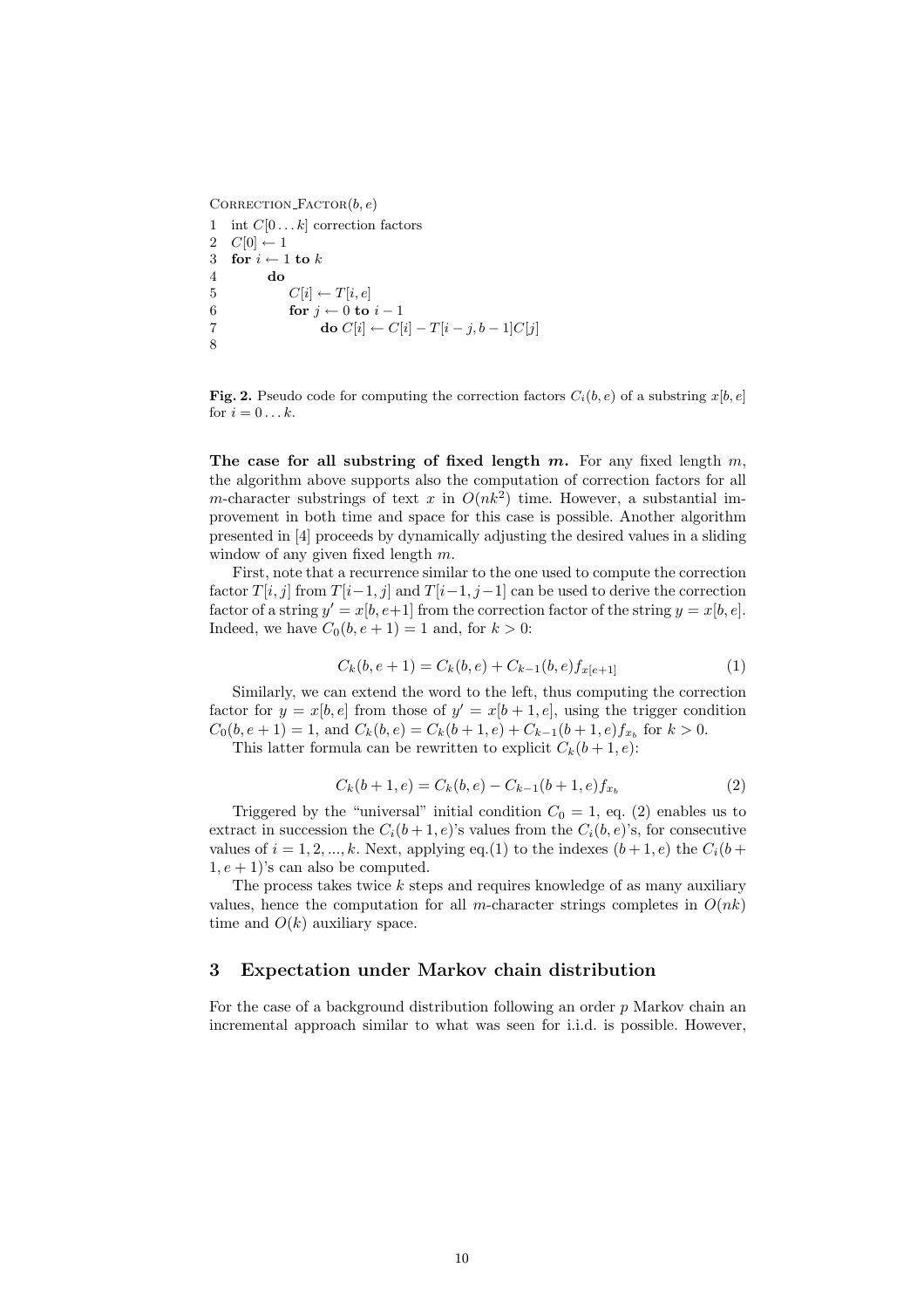the intrinsic dependency between symbols due to the nature of the distribution makes the updating formulas more involved. In this section we describe the naive algorithm, along with three other more advanced techniques. The general problem we want to solve is:

Problem 3: Given an input text x, generated by a distribution  $\mathcal{P}$  that follows a Markov chain of order  $p$ , and two indexes  $b$  and  $e$ , defining the beginning and end of a word  $y = x[b, e]$  in the input sequence, compute the expected probability of  $y_{(k)}$  to occur in x.

Moreover, as before, we put more emphasis, on techniques that can be applied to compute indexes that involve the calculation of the expected number of occurrences for a subset of substring in an input sequence (for example all the substring of a given fixed length).

#### 3.1 The naive algorithm

The naive approach consists in the enumeration of all the possible ways to distribute the  $k$  mismatches among the  $m$  position of the pattern, and next compute the expectation for all of them. Hence it has the same time complexity than for the i.i.d. naive approach that is exponential in the number of mismatches.

#### 3.2 Algorithm 1

A more efficient algorithm to compute the expectation for a single string was proposed in [16]. We give the description for a Markov chain of order  $p = 1$  to simplify the discussion, and then give the generalization.

Let  $M_{s_i}$  and  $M_{\bar{s}_i}$  be two  $|\Sigma| \times |\Sigma|$  matrices that are associated with the probability of having, respectively, a match or a mismatch in correspondence of a symbol  $s_i \in \Sigma$ . The two matrices are defined as follows:

$$
M_{s_i} = \begin{bmatrix} 0 & 0 & \ldots & 0 \\ \ldots & \ldots & \ldots & \ldots \\ 0 & 0 & \ldots & 0 \\ P_{s_i|s_1} P_{s_i|s_1} \ldots P_{s_i|s_{|S|}} \\ 0 & 0 & \ldots & 0 \\ \ldots & \ldots & \ldots & \ldots \\ 0 & 0 & \ldots & 0 \end{bmatrix} \quad M_{\bar{s_i}} = \begin{bmatrix} P_{s_1|s_1} & P_{s_1|s_2} & \ldots & P_{s_1|s_{|S|}} \\ \ldots & \ldots & \ldots & \ldots \\ P_{s_{i-1}|s_1} P_{s_{i-1}|s_2} \ldots & P_{s_{i-1}|s_{|S|}} \\ 0 & 0 & \ldots & 0 \\ \ldots & \ldots & \ldots & \ldots \\ P_{s_{|S|}|s_1} P_{s_{|S|}|s_2} \ldots & P_{s_{|S|}|s_{|S|}} \end{bmatrix}
$$

Suppose we want to compute the expectation of a string  $y$  of length  $m$  with  $k$  mismatches. Fig.3 shows a direct acyclic graph  $(DAG)$  with two source nodes S and S'. The DAG is build in such a way to have exactly  $k \times (m-k)+1$  nodes.

Each horizontal edge represents a match, and it is labeled with a  $C$ , meaning "correct" (in the figure not all the edges are label for clearness of the representation). Each vertical edge represents a mismatch, and it is labeled with an M.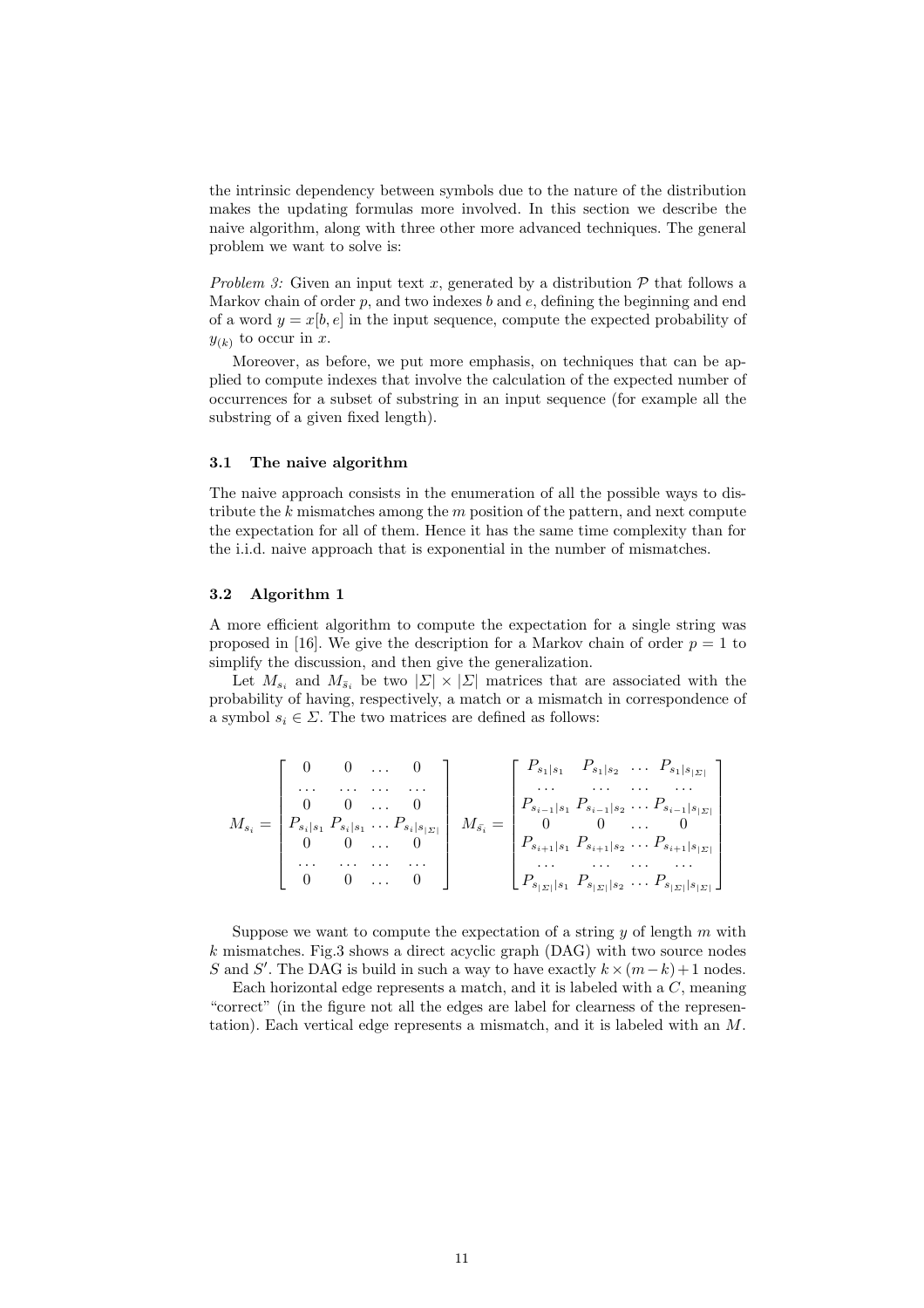

Fig. 3. A DAG representing the distribution of  $k = 2$  mismatches in a string y of length 6. Each vertical edge is a mismatch (M), while each horizontal edge is a match (C=correct). Each path from one of the sources  $S$  or  $S'$  to the lower-right node represent a distribution of mismatches. For example the path in black shows the pattern for  $y_1\overline{y}_2y_3\overline{y}_4y_5y_6$ , i.e. the two mismatches occur at position 2 and 4.

An edge that it is reached from one of the sources after traversing  $d-1$  edges, is associated with the symbol at position  $d$  in  $y$ , namely  $y_d$ . Depending whether the label is C or M this edge will use the matrix  $M_{y_d}$  or  $M_{\bar{y}_d}$  at computation time.

Node  $S$  is the initial node when it is assumed that the the first symbol in the string is not the site for a mismatch. The node  $S'$  plays the complementary role. Every path from one of the source nodes to the lower-right corner node has length  $m$ , and represents a way to distribute the  $k$  mismatches in the pattern  $y$ . To reach the bottom-right node from either node  $S$  or  $S'$ , one needs to traverse exactly k vertical edges, and exactly  $m - k$  horizontal edges, hence describing a pattern of length  $m$  with exactly  $k$  mismatches.

Apart from nodes S and S', all the other nodes store a vector **t** of size  $|\Sigma|$ . For a node that is in a path that traverse  $i$  vertical edges and  $j$  horizontal edges,  $|t|_1$  gives the expected probability of having i mismatches in the prefix of y of length  $i+j$ . Each component  $t_s$  holds the term due to the contribution of having symbol  $s \in \Sigma$  as the last symbol considered in the path.

The values of the vectors for the other nodes are computed as follows. Let  $t_{i,j}$  be the vector associated with the node that has been reached by traversing  $i$  vertical edges and  $j$  horizontal edges.

The incoming edges to this node either come from node reached by a path with  $i - 1$  vertical edges (and the same number j of horizontal edges) or from a node reached after traversing i vertical edges and  $j - 1$  horizontal edges. So the incoming vectors would be  $\mathbf{t}_{i-1,j}$  and  $\mathbf{t}_{i,j-1}$ . Before summing these vectors, it is needed to take into account of the last edge that has been traversed and multiply each vector by  $M_{\bar{y}_{i+j}}$  and  $M_{y_{i+j}}$  respectively:

$$
\mathbf{t}_{\mathbf{i},\mathbf{j}} = M_{y_{i+j}} \mathbf{t}_{\mathbf{i}-\mathbf{1},\mathbf{j}} + M_{\bar{y}_{i+j}} \mathbf{t}_{\mathbf{i},\mathbf{j}-\mathbf{1}}
$$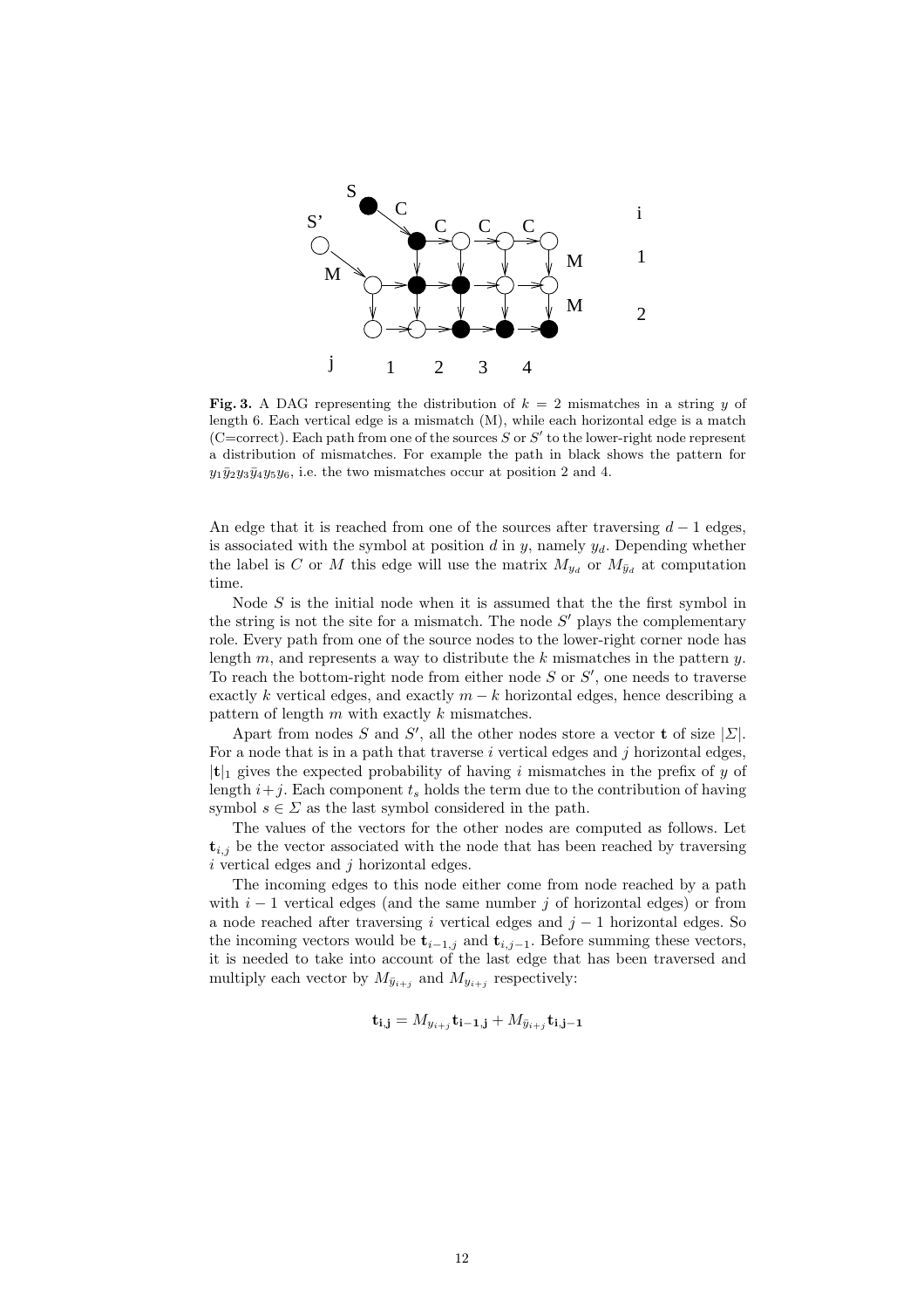Example 3. Consider the string  $y = abb$  defined over an alphabet  $\Sigma = \{a, b, c, d\}$ . The vectors associated with nodes following  $S$  and  $S'$  respectively are:

$$
\mathbf{t} = [p_a, 0, 0, 0] \text{ and } \mathbf{t} = [0, p_b, p_c, p_d]
$$

The value of **t** for the first black node following S is  $[0, p_b|p_a p_a, 0, 0]$ .

The values must be computed row by row (or column by columns). There are  $(m-k+1) \times (k+1)$  vectors to compute, and each of them requires  $O(|\mathcal{Z}|^2)$  time (due to the matrix product). The total complexity is  $O(mk|\mathcal{Z}|^2)$ . This algorithm is polynomial in both the string length and the number of mismatches.

The procedure we just described can be generalized for a Markov chain of order p. In this case the matrix M has size  $|\Sigma|^p \times |\Sigma|$ , so the complexity is  $O(mk|\mathbf{\Sigma}|^{p+1}).$ 

### 3.3 Algorithm 1bis

In  $[6]$  a different approach to the computation of the expected number of occurrences for a Markov chain distribution of order  $p$  is presented. However it also takes  $O(mk|\mathcal{Z}|^{p+1})$  to compute the expectation with k mismatches for a word of length m.

If we apply this algorithm or the previous one, to any word in the input sequence we have a total time complexity of  $O(n^3k|\mathcal{Z}|^{p+1})$ . We will discuss in the following subsection how it is possible to devise an algorithm that after  $O(nk|\mathcal{Z}|^{p+1})$  pre-processing, can compute the same information in  $O(k^2n^2|\mathcal{Z}|)$ [16].

#### 3.4 Algorithm 2

In this section we sketch an algorithm that apply the same incremental approach seen for the i.i.d. case in Sec.1 to build a table for each prefix of  $x$ . Next it uses the table for fast computation of the expected probability of any words that occur in the text.

The major difficulty is that particular care needs to be taken for dealing with the contribution at the "breaking" index  $b$ . Moreover, the expectation need to be store in a vector to keep the components separated according to the last symbol that is sought. The correction factor in this case does not help, because it aggregates the contribution of different symbols for a mismatch at some position.

The algorithm, after  $O(nk|\mathcal{Z}|^{p+1})$  preprocessing, computes the expectation with k mismatches of any word in the text in  $O(k^2|\mathcal{Z}|)$  time. We explain the algorithm for the case  $p = 1$  for ease of discussion.

We introduce some notation, and recall previous definitions for ease of readability.  $P_k(y)$  is the expected probability of a string y to occur in a given input sequence x with k mismatches.  $x[b, e]$  indicates the substring  $x_b \dots x_e$ ,  $x_b$  indicates the symbol at position b, and  $X^j$  represent the prefix of x of length j, i.e.  $x_1 \ldots x_i$ .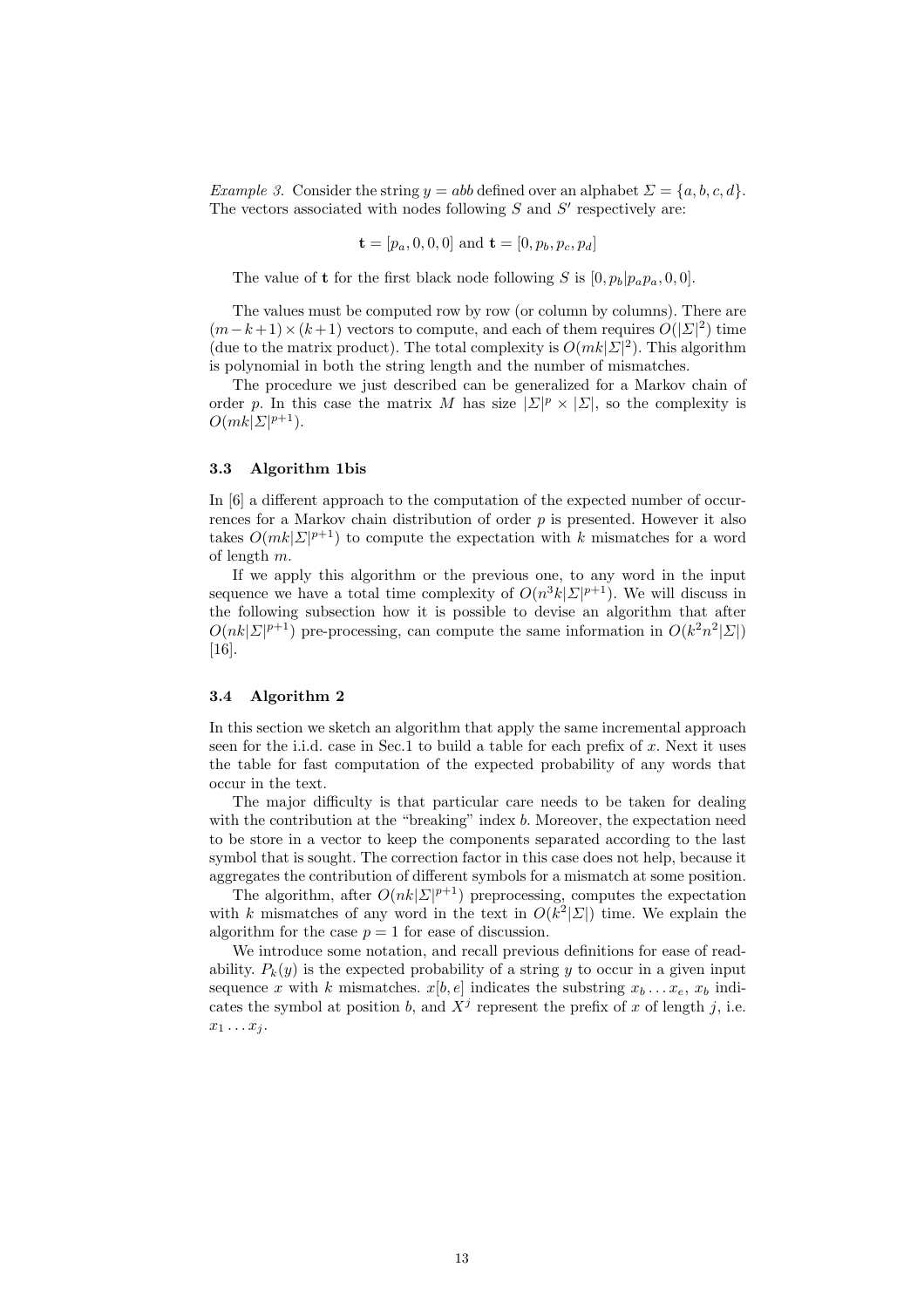#### 3.5 Preprocessing

In this phase a table V is built, such that the entry  $V^{i,j}$  is a vector of size  $\Sigma$ :

$$
V^{i,j}=(v^{ij}_t)_{t=1\ldots |\varSigma|}
$$

The single entry  $v_t^{ij}$  is the contribution to the expected probability  $P_i(X^j)$ of the prefix  $X^j$  with i mismatches, when considering strings  $w_1 \ldots w_j$  in the neighborhood  $X^j_{\theta}$  $\mathcal{L}_{(i)}^{j}$  such that  $w_j = s_t$ , for  $s_t \in \mathcal{L}$ .

 $|V^{i,j}|_1$  gives the expected probabilities of the prefix  $X_j$  to occur in x with exactly i mismatches:

$$
P_i(X_j) = \sum_{t=1}^{|{\mathcal{L}}|} v_t^{ij}
$$

The values of  $V^{i,j}$  are computed by dynamic programming:

$$
V^{i,j} = M_{x_j} V^{i,j-1} + M_{\bar{x}_j} V^{i-1,j-1}
$$

Table V is built in  $O(nk|\mathcal{Z}|^2)$  for Markov chains of order  $p=1$ . The generalization takes  $O(nk|\mathcal{L}|^{p+1})$ .

For the computation it is also needed an array  $A$  in which  $A[i]$  stores the probability of the prefix of length i according to the given symbols distribution. This array is built in  $O(n)$ :  $A[1] = p_{x_1}, A[j] = p_{x_j | x_{j-1}} A[j-1]$  for  $1 < j \le n$ .

#### 3.6 Processing

Given table V and array A, a pair of indexes  $(s, e)$ , and a number of mismatches k, let us compute the expectation with k mismatches of  $x[s, e]$ .

The contributions to the expectation of  $x[1, e]$  with i mismatches are stored in  $V^{i,e}$ . Starting from these values one need to get rid of the contribution to the expectation of the prefix  $x[1, s-1]$ .

Position s is critical, since a mismatch there will affect both  $p_{s+1|s}$  and  $p_{s|s-1}$ . To manipulate this contribution another vector  $U^{ie} = (u_t^{ie})$  is build from  $P_i(X^e)$ , where each component  $u_t^{ie}$  stores the contribution to  $P_i(X^e)$  when the first symbol of the pattern we are interested in (i.e. position  $s$  in  $x$ ) is the symbol  $s_t$ .

The corresponding contribution to the expectation between s and e will be denoted by  $C_{s_t}^{i,s,e}$ . It is straightforward to observe that  $C^{0,s,e} = A[e]/A[s]$  and  $P_0(x[s, e]) = C^{0, s, e} p_{x_s}.$ 

Starting from this condition the number of mismatches in increased at each iteration, till the desired number  $k$  is reached.

At each iteration i the values of  $U_{ie}$  and  $C^{i,s,e}$  are computed. The full description of the calculation involves long formulas for which we suggest a reading of the original paper. Here we report the results just for  $k = 2$  to give an idea of the approach, and then give the generalization.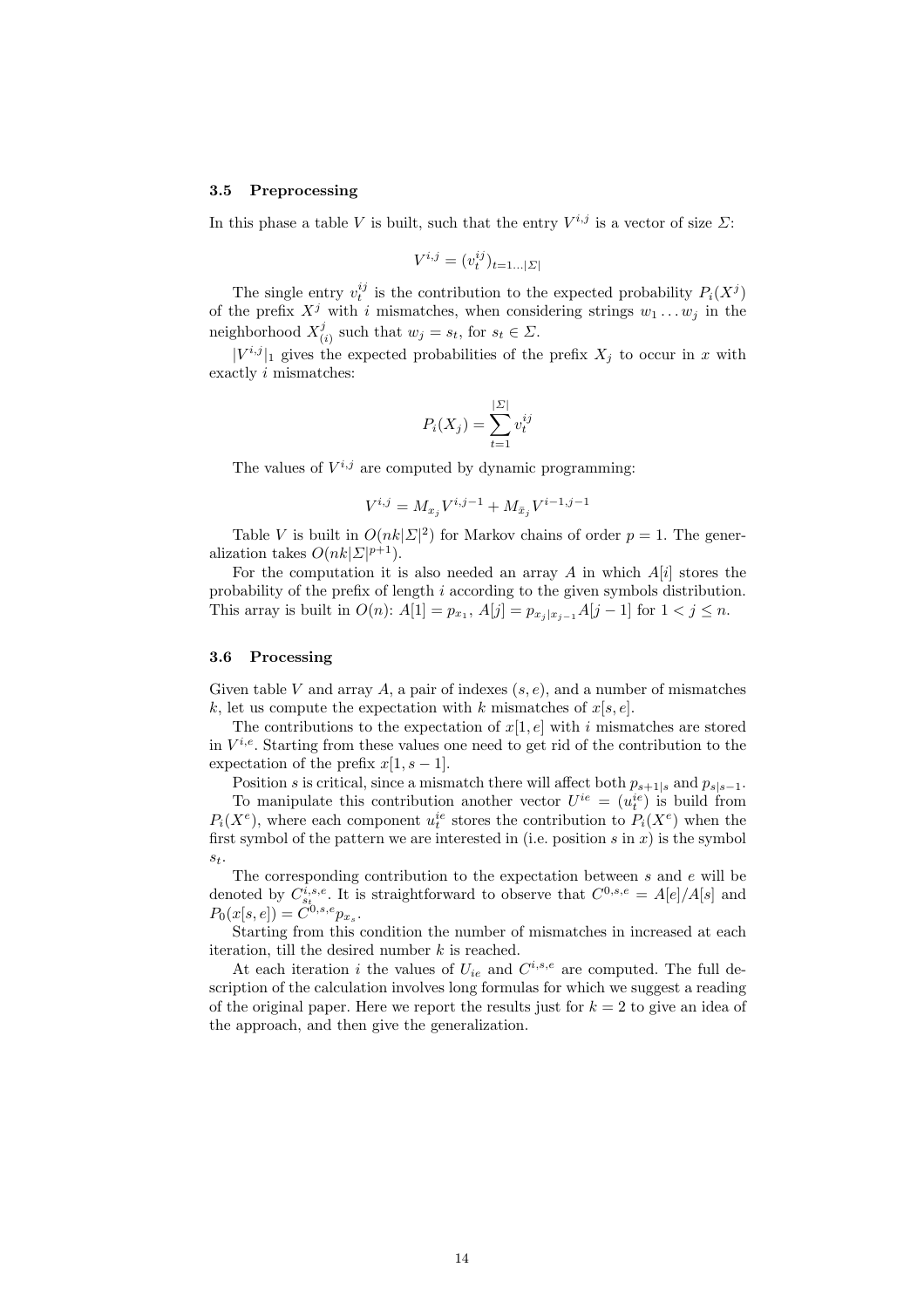*Example 4.* (Computing  $U^{2,e}$ ). We assume to have at hand  $V^{1,e}$ ,  $V^{2,e}$ ,  $U^{1,e}$ ,  $C^{1,s,e}$ , that were computed at previous steps.

If  $s_t \neq x_s$  there is 1 mismatch at position s, so the contributions to the expectation of  $x[1, e]$  with 2 mismatches that involve  $s_t$  are:

1 . . . s − 1 s s + 1 . . . e

| $\begin{array}{ l l }\n1 \dots s-1 & s \mid s+1 \dots e \\ \hline\n1 \text{ mismatch} \times 0 \text{ mismatch} \\ 0 \text{ mismatch} \times 1 \text{ mismatch}\n\end{array}$ |  |                                                                                                                                                                                                                                                                                                      |
|-------------------------------------------------------------------------------------------------------------------------------------------------------------------------------|--|------------------------------------------------------------------------------------------------------------------------------------------------------------------------------------------------------------------------------------------------------------------------------------------------------|
|                                                                                                                                                                               |  |                                                                                                                                                                                                                                                                                                      |
|                                                                                                                                                                               |  |                                                                                                                                                                                                                                                                                                      |
|                                                                                                                                                                               |  |                                                                                                                                                                                                                                                                                                      |
|                                                                                                                                                                               |  | $\begin{array}{l} u^{2,e}_{t}=(\sum_{i=1}^{ {\cal Z} }v^{1,s-1}_{i}p_{s_{t} s_{i}})p_{x_{s+1} s_{t}}(p_{x_{s+2} x_{s+1}}\ldots p_{x_{e} x_{e-1}})\\ \qquad+\displaystyle{(\sum_{i=1}^{ {\cal Z} }c^{1,s+1,e}_{i}p_{s_{i} s_{t}})(p_{x_{1}}\ldots p_{x_{s-1} x_{s-2}})p_{s_{t} x_{s-1}}} \end{array}$ |
| $v^{1,s}e^{1,s,e}+e^{1,s,e}e^{1,1,s}$                                                                                                                                         |  |                                                                                                                                                                                                                                                                                                      |

$$
= v_{s_t}^{1,s} c_{s_t}^{1,s,e} + c_{s_t}^{1,s,e} c_{s_t}^{1,1,s}
$$

The computation takes  $O(1)$  for each  $s_t \neq x_s$ . If  $s_t = x_s$  the 2 mismatches must occur at positions other than s.

| $s-1$                                           | S. | $ s+1e $                 |
|-------------------------------------------------|----|--------------------------|
| $ 2 \text{ mismatches}  =  0 \text{ mismatch} $ |    |                          |
| 1 mismatch                                      |    | $\mid = \mid 1$ mismatch |
| $ 0 \text{ mismatch} $                          |    | $= 2 \text{ mismatches}$ |

This component can be computed directly:

$$
u_t^{2,e} = \sum_{t \in \Sigma} v_i^{2,e} - \sum_{t:s_t \neq x_s} u_t^{2,e} = P_2(X^e) - \sum_{t:s_t \neq x_s} u_t^{2,e}
$$

The overall time needed to compute  $U^{2,e}$  is  $O(|\Sigma|)$ .

*Example 5.* (Computation of  $C^{2,s,e}$ )

The probability  $P_2(x[1, e])$  of  $x[1, e]$  with 2 mismatches is:

$$
P_0(x[1,s-1])P_2(x[s,e]) + P_1(x[1,s-1])P_1(x[s,e]) + P_2(x[1,s-1])P_0(x[s,e])
$$

We want to compute  $P_2(x[s, e])$ :

$$
P_2(x[s,e]) = \frac{P_2(x[1,e]) - P_2(x[1,s-1])P_0(x[s,e]) - P_1(x[1,s-1])P_1(x[s,e])}{P_0(x[1,s-1])}
$$

For ease of notation we assign letters to the factors: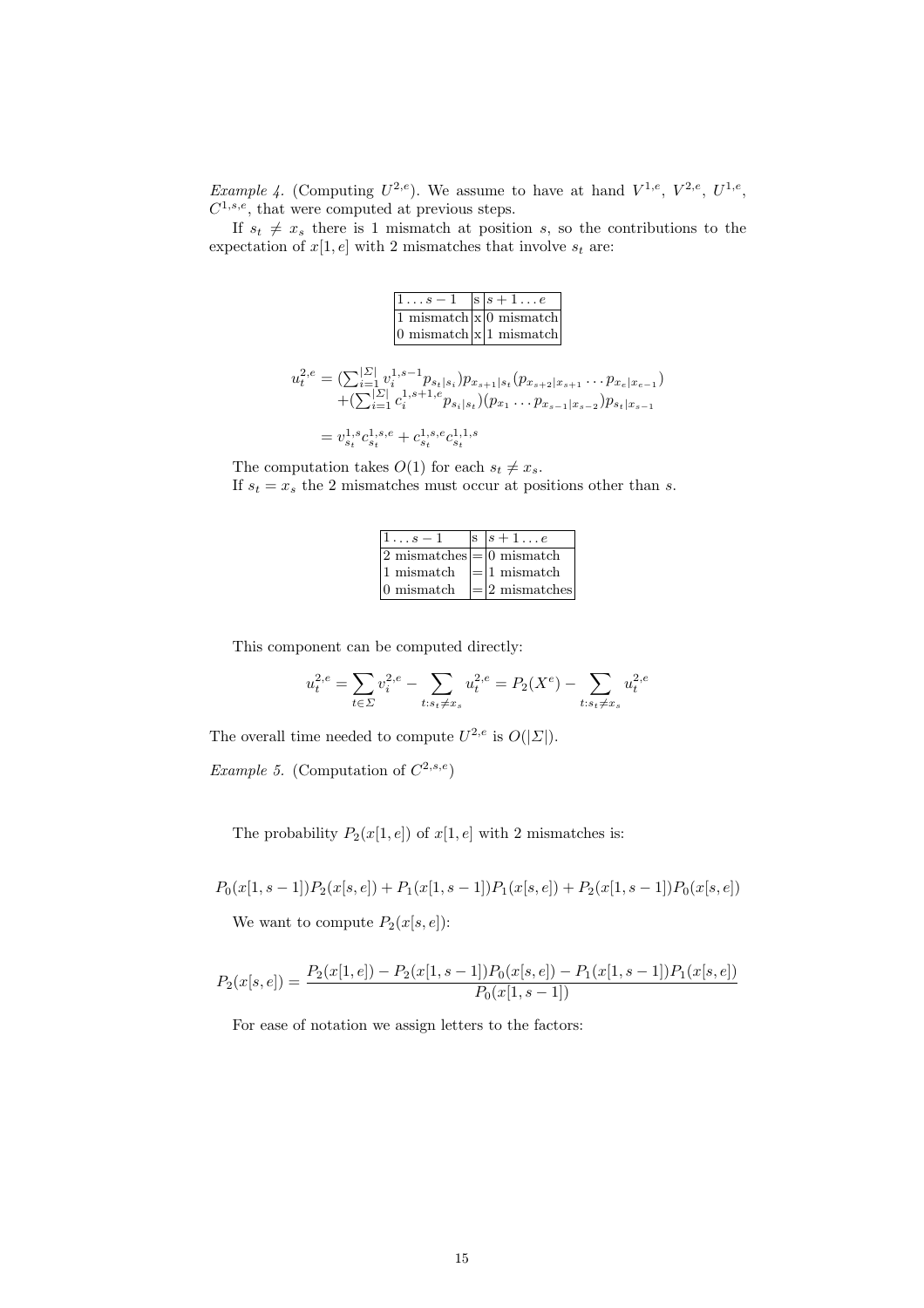$$
P_2(x[s, e]) = [A - BC - DE]/F
$$

The factor A is taken from  $U^{2,e}$ . The product  $BC$  assumes that  $x_s$  is correct, so it will contribute only to the value of  $u_{x_s}^{2,e}$ .

$$
\sum_{i=1}^{\lvert \Sigma \rvert} v_i^{2,s-1} p_{x_s|x_{s_i}}(p_{x_{s+1}|x_s} \dots p_{x_e|x_{e-1}}) = v_{x_s}^{2,s} C_{x_s}^{0,s,e}
$$

In the product  $DE$  there might or might not be a mismatch at position s. Hence the two cases are considered separately.

1. s is a site of a mismatch.

Then the other mismatch must occur in the prefix of length  $s - 1$ . The contribution to subtract to each  $s_t \neq x_s$  is:

$$
(\sum_{i=1}^{|{\mathcal{L}}|} v_i^{1,s-1} p_{s_t|s_i}) p_{x_{s+1}|s_t}(p_{x_{s+2}|x_{s+1}} \dots p_{x_e|x_{e-1}}) = v_{s_t}^{2,s} C_{s_t}^{1,s,e}
$$

2. s is not the site for a mismatch.

Then one mismatch occurs in the prefix of length  $s - 1$  and the other must occur between  $s + 1$  and  $e$ . Such contribution is:

$$
\sum_{i=1}^{|{\boldsymbol{ \Sigma}}|} v_i^{1,s-1} p_{x_s|s_i} \sum_{j=1}^{|{\boldsymbol{ \Sigma}}|} p_{x_j|x_s} C_{s_j}^{1,s+1,e} = v_{x_s}^{1,s} C_{x_s}^{1,s,e}
$$

In summary:

$$
C^{2,s,e} = \begin{bmatrix} (u_{1}^{2,e} - v_{s_1}^{2,s} C_{s_1}^{1,s,e})/p_{s_1|x_{s-1}} \\ (u_{2}^{2,e} - v_{s_2}^{2,s} C_{s_2}^{1,s,e})/p_{s_2|x_{s-1}} \\ \cdots \\ (u_{x_s}^{2,e} - v_{x_s}^{2,s} C_{x_s}^{0,s,e} - v_{x_s}^{1,s} C_{x_s}^{1,s,e})/p_{x_s|x_{s-1}} \\ \vdots \\ (u_{|{\Sigma}|}^{2,e} - v_{s_{{|{\Sigma}|}}}^{2,s} C_{s_{{|{\Sigma}|}}}^{1,s,e})/p_{s_{{|{\Sigma}|}}|x_{s-1}} \end{bmatrix} \frac{1}{p_{x_1} \cdots p_{x_{s-1}|x_{s-2}}}
$$

### 3.7 Generalization for i mismatches

When i mismatches occur, if  $s_t \neq x_s$  there is 1 mismatch at position s. The other  $i-1$  mismatches can be distributed in any of the  $i-1$  combinations (Table left) that we need to subtract to the components of  $U^{i,e}$ . If  $s_t = x_s$  the ways to distribute the mismatches are  $i$  (Table - right).

The time complexity for the component  $s_t = x_s$  when i mismatches occur needs i operations, while for the remaining components it needs  $i - 1$ . In both cases it is  $O(i)$ , so the overall complexity is  $O(i|\Sigma|)$ .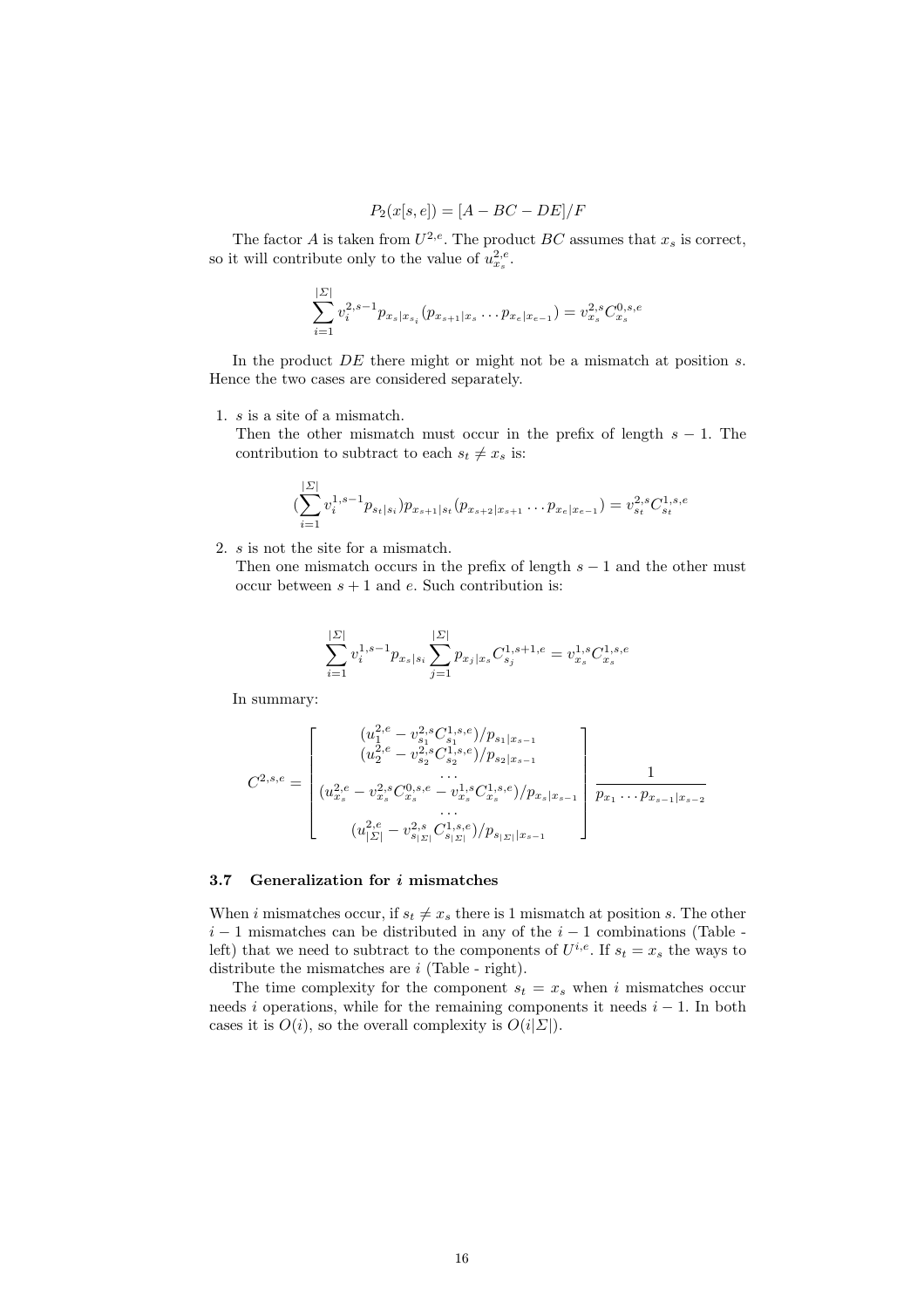| $1 \ldots s-1$                      | $ s s+1e$                                         | $1 \ldots s-1$ | $ s $ $s+1e$                                                      |
|-------------------------------------|---------------------------------------------------|----------------|-------------------------------------------------------------------|
| 1 mismatch                          | $ x $ i-2 mismatches                              |                | $ 1 \text{ mismatches}  =  i-1 \text{ mismatches} $               |
|                                     | $ 2 \text{ mismatches} \times  x $ i-3 mismatches |                | $ 2 \text{ mismatches}  =  i-2 \text{ mismatches} $               |
|                                     |                                                   |                |                                                                   |
| $ i-1$ mismatches $ x 0$ mismatches |                                                   |                | $\vert i \rangle$ mismatches $\vert = \vert 0 \rangle$ mismatches |

To compute the expectation for a number of mismatches  $k$ , the expectations for a number of mismatches i for  $i = 0...k - 1$  is needed. The total complexity is then:

$$
\sum_{i=1}^{k} i|\Sigma| = |\Sigma| \frac{k(k+1)}{2} = O(|\Sigma| k^2)
$$

The computation of the expectation of all the words in a text this takes  $O(kn^2|\Sigma|^2 + nk|\Sigma|^{p+1}).$ 

# 4 Counting occurrences with mismatches

Problem 4: Given a string x of length n, a positive integer m and a number of mismatches  $k \leq m$ , find the number of occurrences with at most (or exactly) k mismatches for all the substrings (words) of length  $m$  in  $x$ .

Several algorithms are described in literature to solve the slightly different k-mismatch problem that consists of: given a string x, a query  $\eta$  and a number of mismatches  $k$ , find all the occurrences of  $y$  in  $x$  with at most  $k$  mismatches (see, for example, references in [14]). The best known algorithm solve this problem in  $O(\sqrt{k \log k}n)$  [1]. By applying such algorithm to all the words of fixed length m in x the complexity would be  $O(\sqrt{k \log k}n^2)$ , which have a factor that depends on the number of mismatches. In [15] an algorithm is proposed to solve the problem in  $O(n^2)$ , independent on k.

The algorithm exploits the relation between two consecutive substrings of fixed length. Given a word  $x[i, i+m-1]$  of length m and its successor  $x[i+1, i+m]$ it can be easily seen that they share most of their composition (see Fig.4).



**Fig. 4.** Two consecutive substrings of x of length m starting at position i (substring  $S_i$ ) and  $i+1$  (substring  $S_{i+1}$ ), respectively. They share the common substring  $x[i+1, i+m]$ .

The number of mismatches with which  $x[i + 1, i + m]$  occurs in x can be deduced given the same information for  $x[i, i + m - 1]$ .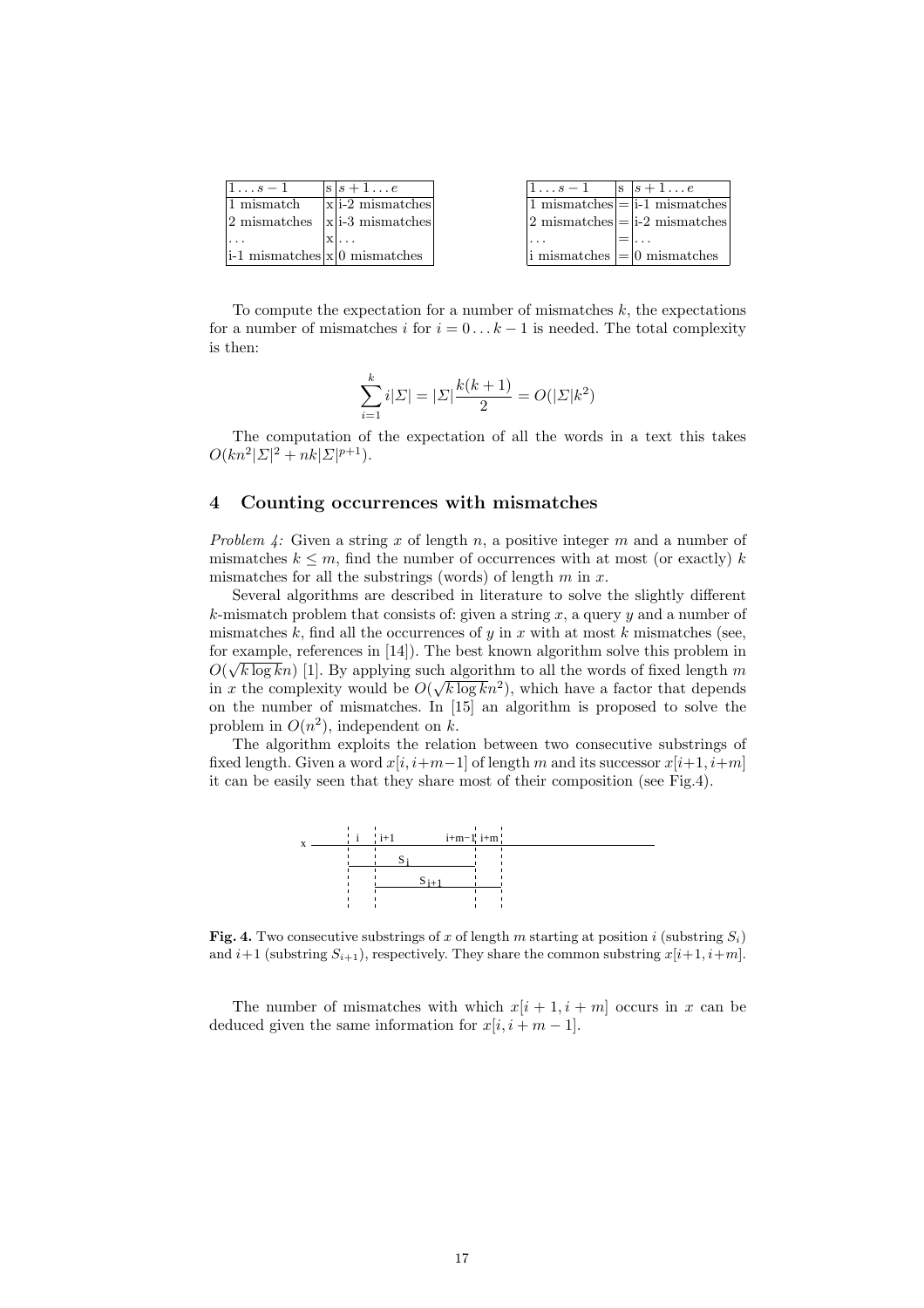Suppose  $x[i, i + m - 1]$  occurs with h mismatches at position j in x. If we align  $x[i + 1, i + m]$  at position  $j + 1$  (see Fig.5) its number of mismatches is computed in constant time with the updating formula:

$$
h - (x_i \neq x_j?) + (x_{i+m} \neq x_{j+m}?)
$$



**Fig. 5.** Alignment of  $S_i$  and  $S_{i+1}$  at some position j and  $j+1$ , respectively. If  $S_i$  occurs in j with h mismatches,  $S_{i+1}$  occurs in  $j+1$  with a number of mismatches h' that falls in the range  $h \pm 1$ .

The idea is to build an  $n \times n$  table T, in which  $T[i, j]$  stores the number of mismatches of the occurrence of the substring  $x[i, i + m - 1]$  starting at position j. In other words  $T[i, j] = d(x[i, i + m - 1], x[j, j + m - 1])$ , where  $d(\cdot, \cdot)$  is the Hamming distance between the two strings. Table  $T$  is symmetric, hence one need to compute its value explicitly only for  $j > i$  (for  $j = i$  the value is clearly 0). Triggered by this condition, after computing the first row (even with a naive  $O(mn)$  algorithm), it is possible to compute the values for the second row, and so on, in constant time per position, hence  $O(n)$  time per row. When the value is equal to (or at most) k, a counter for the row i and for row j is incremented. At the end of the computation, that takes overall  $O(n^2)$  time such counter will contain, for each word, its number of occurrences with exactly (up to)  $k$  mismatches.

The space required to store the table is  $O(n^2)$ , however, if the interest is only in the number of occurrences, and not in the actual localization, then the space can be reduce to  $O(n)$  since in order to compute row i only the values of row  $i - 1$  are needed.

### 5 An unified view and its applications

The algorithms we overview in this paper are all based on an incremental approach that builds the probability and/or the counting of a word with mismatches based on the (already computed) values of its prefix(es). The idea is that, given a string  $w = va$ , where  $a \in \Sigma$ , the computation of a function  $q_k(w)$ that holds some statistics involving  $k$  mismatches, can be done knowing the values of  $g_{k-1}(v)$ ,  $g_k(v)$ , and a score function  $f(a)$  assigned to the symbol a:

$$
g_k(w) = h(g_{k-1}(v), g_k(v), f(a))
$$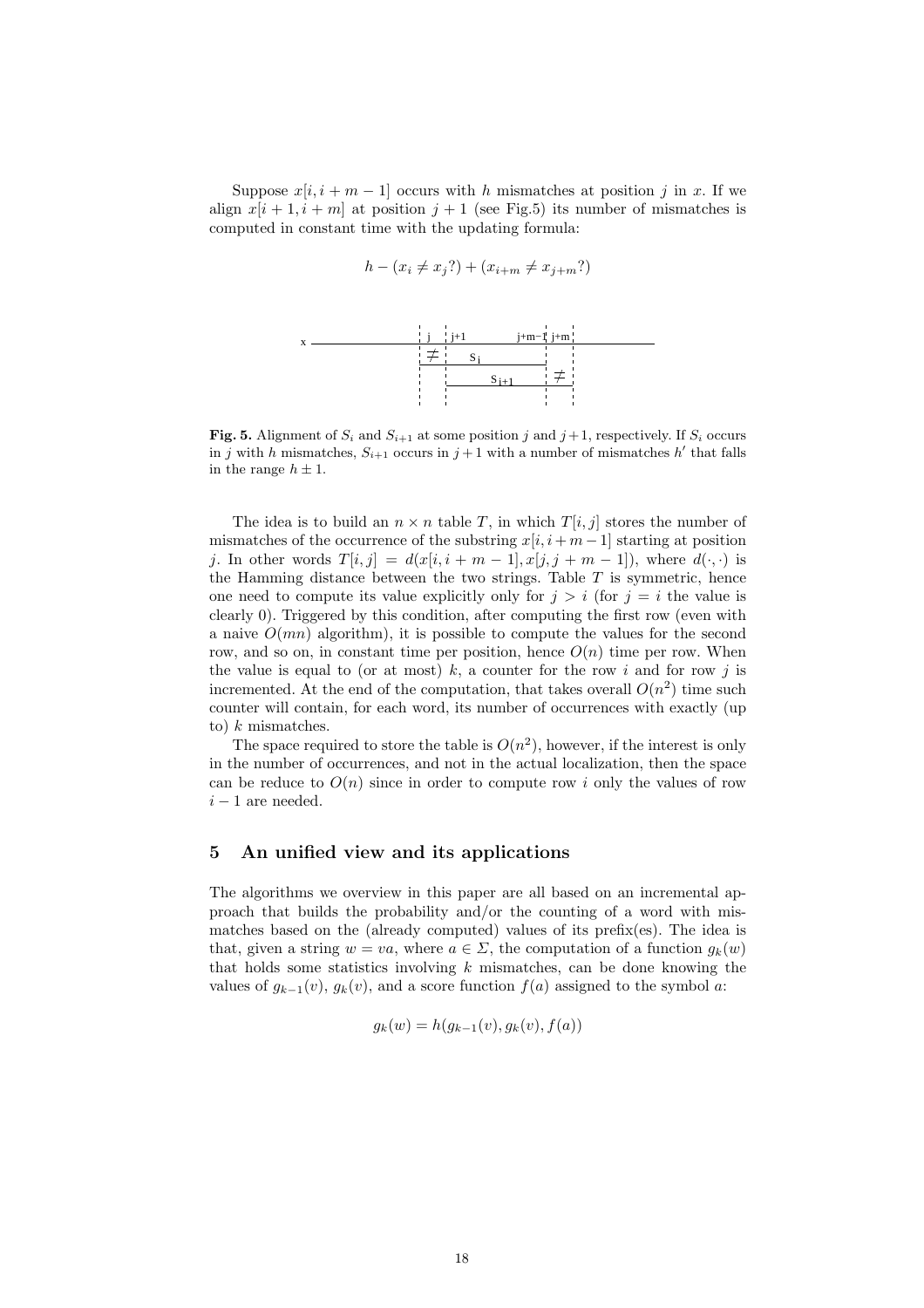The one-symbol extension can be done equally to the left rather than to the right to obtain the statistics of  $w = av$ . By an opportune manipulation of this formula one can obtain a formula to compute the statistics of  $v$  with  $k$ mismatches:

$$
g_k(v) = h'(g_{k-1}(v), g_k(w), f(a))
$$

The combination of these two formulae allows one to extend of one symbol to the right the word under analysis and, subsequently, to cut one symbol on the left side, basically simulating a sliding window. This allows fast computation of statistics for words with mismatches.

Examples of such approach are the computation of the correction factor under i.i.d. for fixed lengths, and the counting of words with mismatches for fixed lengths.

The first formula can be used to preprocess the entire input text, and build a table that holds statistics with  $i = 0...k$  mismatches of all its prefixes. From this information, given two indexes  $(b, e)$  that univocally identify a substring of  $x$ , one can use the information stored in the table, in particular for the prefixes of length  $b - 1$  and those of length e, the required statistics for the substring  $x[b, e]$  with an iterative subtraction of the contributions due to an assignment of  $k - i$  mismatches before b and i mismatches within  $x[b, e]$ .

Since there are  $k$  such partition the complexity of this approach necessarily proportional to k. Indeed, since it is necessary to compute the statistics also for all the  $i < k$  the approach is quadratic if at each step the number of operations to perform is constant.

Such method turn out to be useful especially for computing indexes for a subset of words that occur in the input string. In fact, the time required by the pre-processing is usually negligible with respect to the time required for a direct computation of all the statistics of interests with an approach dependent on the length of the substring.

#### 5.1 Application to compact pattern discovery

The degree of surprise associated with the recurrence of a word or motif in a sequence or family of sequences is measured by some  $z\text{-}score$  that takes into account the observed and expected frequencies, perhaps normalized by some parameter such as expectation or higher moments. Basic scores in use are, e.g.,

$$
z_1(w) = F(w) - E(w), \ z_2(w) = F(w)/E(w)
$$

$$
z_3(w) = \frac{F(w) - E(w)}{\sqrt{Var(w)}}; \ z_4(w) = \frac{(F(w) - E(w))^2}{E(w)}
$$

where  $F$  denotes frequency,  $E$  expected frequency and  $Var$  variance.

An interesting aspect the expected number of occurrences is that both for solid words [2] and for words with mismatches (with some reasonable assumptions) [?] its value decreases when the sequence length increases. As a conse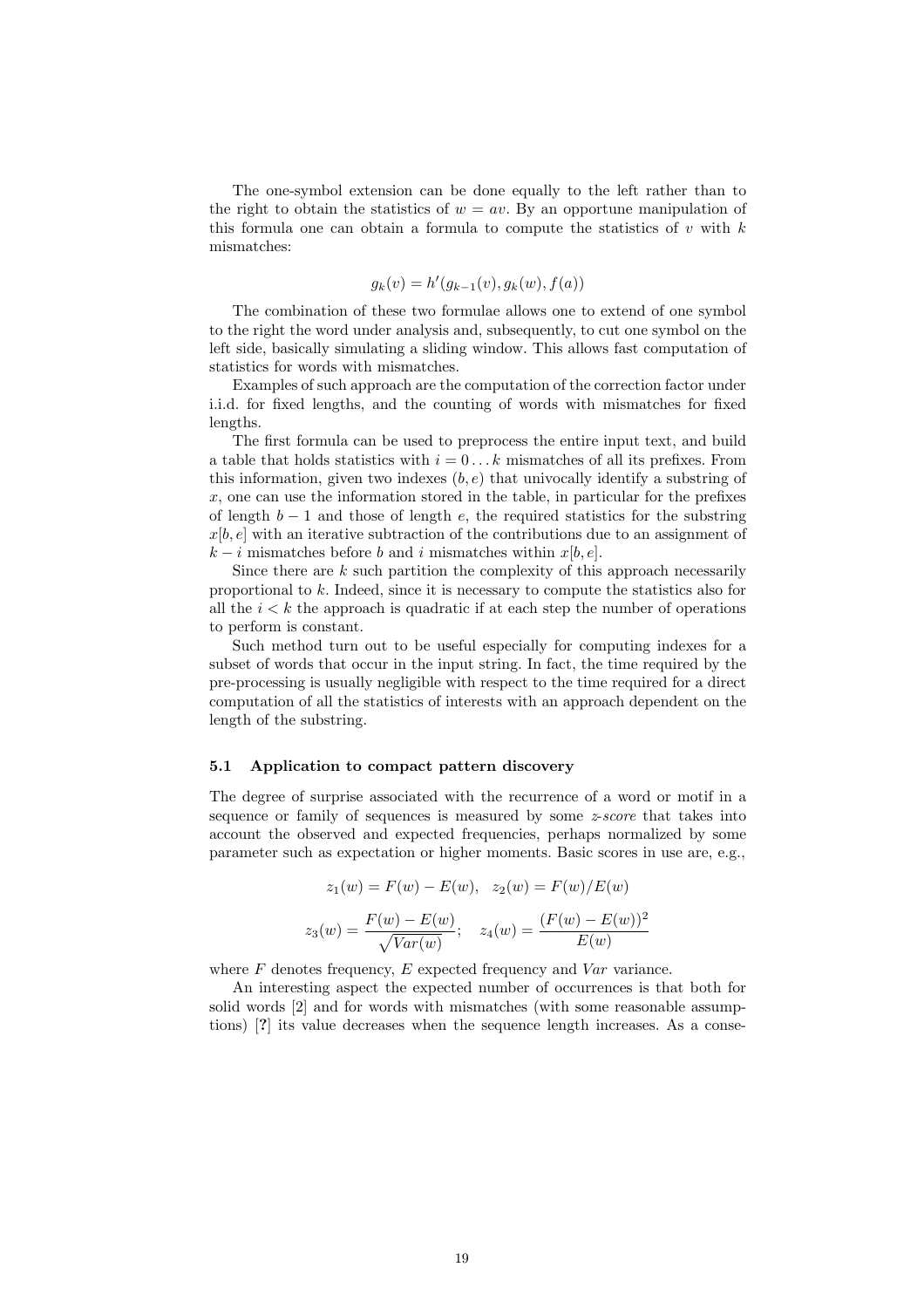quence, for a string that is an extension of another, but that shows the same number of occurrences, the *z*-scores are monotonically increasing.

Monotonicity of the score allows in turn to develop compact approaches for pattern discovery. In fact, for runs of substrings  $x[i, i + l]$ , with increasing l, but the same number of occurrences, the output can be limited to the longer of the strings for which the frequency is constant. The idea is that for any word  $v$ without a score, there is a scored extension  $vy$  which is at least equally surprising. In other words, the space of the substrings is partitioned into classes, and only one representative element for each class is given a score (the longest string). The output size is thus reduced from  $O(|\text{search space}|)$  to  $O(\text{number of classes})$ 

#### 5.2 Solid words

For the case of solid words, the set of  $O(n^2)$  substrings of x is partitioned in classes in which each word has the same location set (and thus number of occurrences) by linear time and space data structures such as the suffix tree [2]. In a suffix tree, all the strings that are described by a concatenation of symbols that starts from the root and ends in the middle of an arc, have the same number occurrences of the string that ends at the end of the same arc. In this case each node represent a class and the representative is the string associated with the node. This guarantee that for any word  $v$  that has not be given a score, there exist an extension of it, vy that has been score and that it is at least equally surprising (has a z-score greater or equal).

#### 5.3 Words with mismatches

For words with mismatches a data structure such the suffix tree cannot be used because the frequency with mismatches oscillate along the arcs. However, one can devise a framework in which, for a given fixed length  $m$  and interval span δ, for each position i in x all substrings of length  $m \pm \delta$  are potential motifs. As mentioned, the table at the outset risks to be too bulky. However, the use of monotonicities shall enable us to neglect part of table without loss of information. In fact, for strings that in this range show constant frequency it suffices to compute a single score. This allow for substantial reduction of the size of table that holds statistics for words with mismatches.

### 6 Conclusions

We have review some algorithms for the efficient computation of indexes for words with mismatches. All these algorithms are based on a common framework that rely on a preprocessing step, based in an incremental approach, in which all the prefixes are indexed to allow subsequent efficient query time for any word that occurs in the text. The same incremental approach can be adapted to scan the sequence with a sliding window to compute statistics for words of fixed length even more efficiently.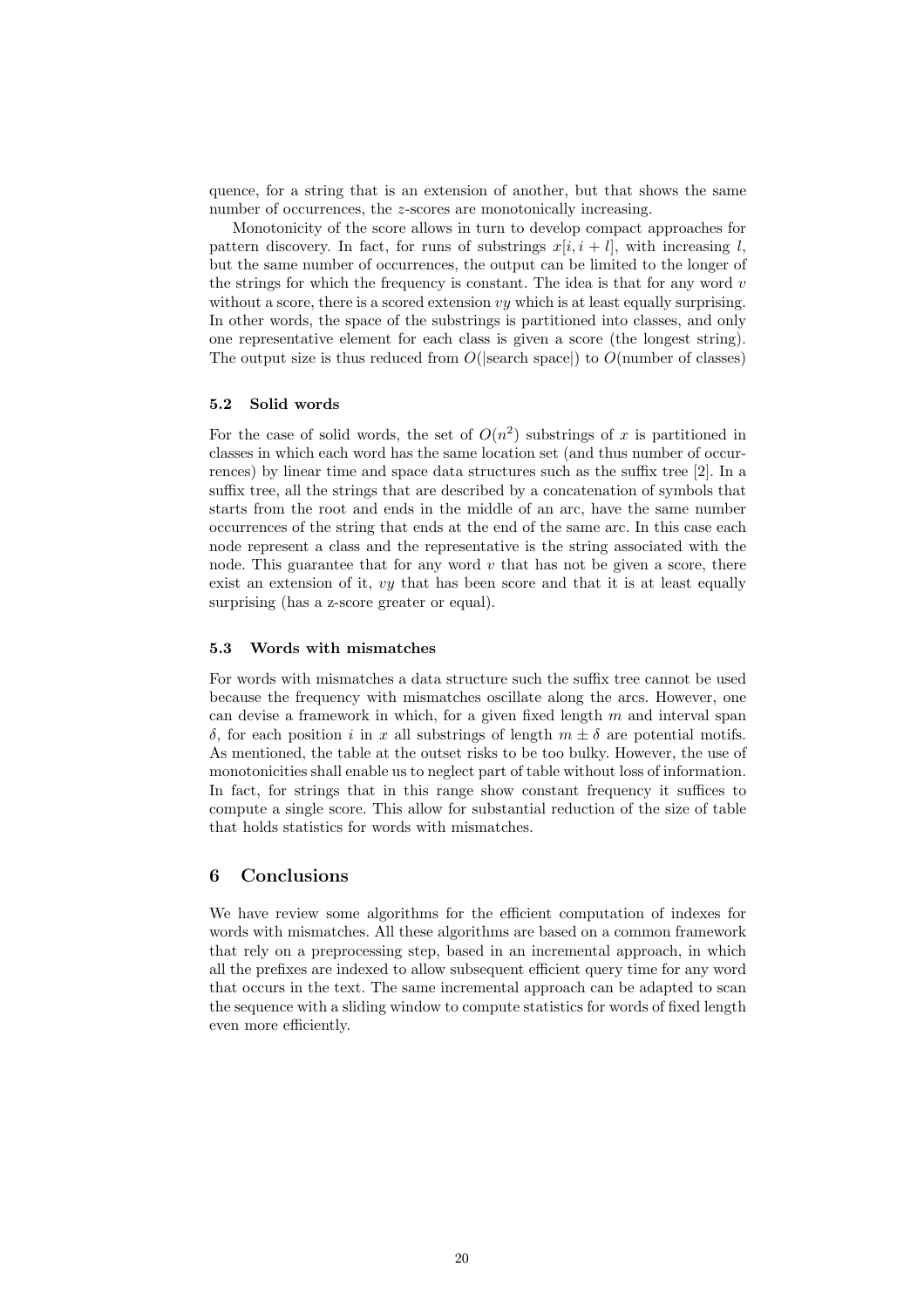We conclude the discussion with some open questions: i) is it possible to devise a data structure that partition the search space in classes such the suffix tree does for solid words without incurring in an exponential explosion of the time and space required by the approach? ii) is it possible to devise much broader domains of monotonicity through the interplay of expectation and frequency than intervals of constant frequency? iii) the algorithm for counting occurrences for mismatches takes  $O(n^2)$  time and  $O(n)$  space (which is also the size of the output, if only the number of occurrences is required). It is possible to reduce the time of computation?

# References

- 1. Abrahamson, K. Generalized string matching SIAM J. Computing, 16(6):1039– 1051, 1987.
- 2. Apostolico, A., Bock, M. E., and Lonardi, S. Monotony of surprise and largescale quest for unusual words. Journal of Computational Biology, 10:3-4, 283–311, 2003.
- 3. Apostolico, A., and Denas O. Fast algorithms for computing sequence distances by exhaustive substring composition. Algorithms for Molecular Biology 3:13, 2008.
- 4. Apostolico, A., and Pizzi, C. Motif Discovery by Monotone Scores. Discrete Applied Mathematics, 155(6-7): 695-706, 2007.
- 5. Apostolico, A., and Pizzi, C. Scoring Unusual Words with Varying Mismatch Errors. Mathematics in Computer Science, Special Issue in Combinatorial Algorithms, 1(4):639-653, 2008.
- 6. V.BOEVA, J.CLÉMENT, M.RÉGNIER, M.VANDENBOGAERT Assessing the Significance of Sets of Words. In proceedings of Combinatorial Pattern Matching 2005, LNCS 3537: 358–370.
- 7. BRĀZMA, A., JONASSEN, I., UKKONEN, E., AND VILO, J. Predicting gene regulatory elements in silico on a genomic scale. Genome Research, 8(11), 1202–1215, 1998.
- 8. Chor, B., Horn, D., Goldman, N., Levy, Y., and Massingham, T Genomic DNA k-mer Spectra: Models and Modalities Genome Biology, 10:R108, 2009.
- 9. HERTZ, G. Z., AND STORMO, G. D. Identifying DNA and protein patterns with statistically significant alignments of multiple sequences. Bioinformatics 15 , 563– 577, 1999.
- 10. Qi, J., Wang, B., and Hao,B. Whole genome prokaryote phylogeny without sequence alignment: a K-string composition approach J. Mol. Evol., 58(1), 1-11, 2004.
- 11. Keich, and Pevzner. Finding motifs in the twilight zone. In Annual International Conference on Computational Molecular Biology (Washington, DC, Apr. 2002), pp. 195–204.
- 12. Lawrence, C. E., Altschul, S. F., Boguski, M. S., Liu, J. S., Neuwald, A. F., and Wootton, J. C. Detecting subtle sequence signals: A Gibbs sampling strategy for multiple alignment. Science 262 (Oct. 1993), 208–214.
- 13. Leslie C.S., Eskin, E., Cohen, A., Weston, J., ans Stafford Noble W. Mismatch string kernels for discriminative protein classification. Bioinformatics, 20(4),2004.
- 14. NAVARRO, G. A Guided Tour to Approximate String Matching. ACM Computing Surveys (CSUR), 33(1):31–88, 2001.